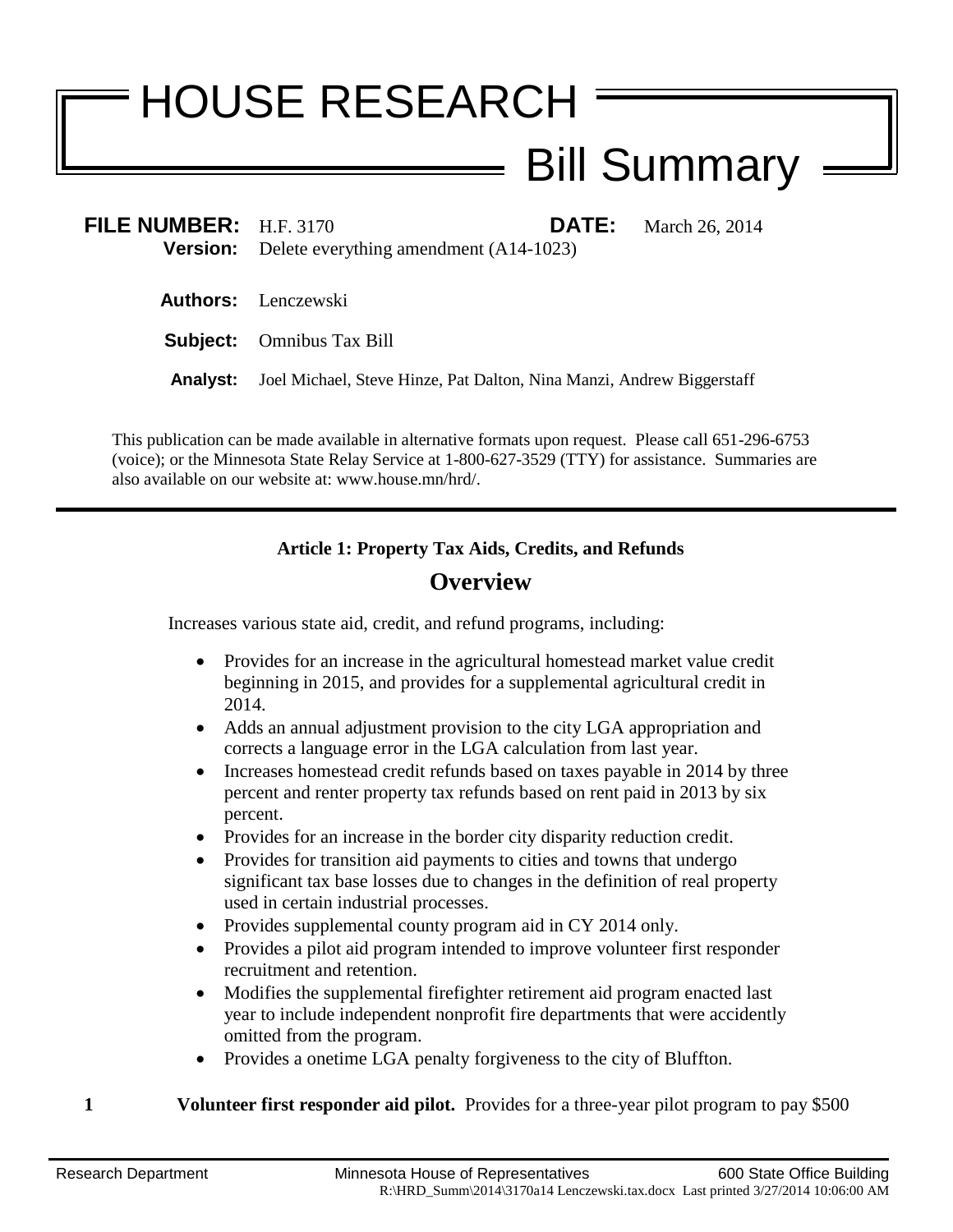stipends to volunteer firefighters, volunteer ambulance attendants, and volunteer emergency medical responders who serve in economic development region nine (Blue Earth, Brown, Faribault, Le Sueur, Martin, Nicollet, Sibley, Waseca, and Watonwan counties), with the objective of improving volunteer recruitment and retention. The commissioner of revenue will pay aid to municipalities, emergency medical services providers, and nonprofit firefighting corporations that use volunteers in the pilot area, and the entities receiving the aid then pay \$500 stipends to individuals who volunteered for all of the previous calendar year. The pilot provides for the aid to be paid in 2015, 2016, and 2017 for volunteer service provided in 2014, 2015, and 2016. Requires the commissioner to report to the legislature in 2018, and provide data on the amount of aid paid and number of volunteers in each year of the pilot, and as a comparison also the number of volunteers serving in counties immediately adjacent to the pilot area. Provides an open appropriation for aid in fiscal years 2016 through 2018.

- **2 Agricultural homestead market value credit.** Increases the rate of the agricultural homestead market value credit so that it reaches a maximum of \$490 at a market value of \$270,000 and over. Under current law, it reaches a maximum of \$345 at \$115,000 of value, but then decreases to \$230 at a value of \$345,000 and over. Effective beginning with taxes payable in 2015.
- **3 Disparity reduction credit.** Increases the credit by providing that the credit will be the amount necessary to reduce the effective tax rate on commercial-industrial and apartment properties in the four border cities (Moorhead, Dilworth, East Grand Forks, and Breckenridge) to 1.7 percent, versus the current 1.9 percent.
- **4 Supplemental firefighter retirement state aid.** Includes independent nonprofit firefighting corporations in the definition of "municipality" for purposes of paying supplemental firefighter retirement state aid. These groups were inadvertently omitted when this new aid program was established in 2013.
- <span id="page-1-2"></span>**5 City formula aid.** Corrects a drafting error in calculating formula aid in Minnesota Statutes, section 477A.013, subdivision 8, which impacts the LGA losses to cities that currently get more aid than their "unmet need" under the formula. Without the fix, a city that should have its LGA gradually decreased to its "unmet need" amount will see its aid decrease faster if the LGA appropriation is increased. Effective beginning with aids payable in 2015.
- <span id="page-1-1"></span>**6 Cities.** Increases the city LGA appropriation annually, beginning in CY 2015, by the growth rate in inflation and city population as provided in section [7.](#page-1-0) This replaces the appropriations in current law which are \$507.6 million in CY 2014, \$509.1 million in CY 2015, and \$511.6 million in CY 2016 and thereafter. Effective beginning with aids payable in 2015.
- <span id="page-1-0"></span>**7 Inflation adjustment.** Provides for an annual adjustment to the city LGA appropriation in section [6,](#page-1-1) beginning with CY 2015 aids. The annual increase is based on the growth in the implicit price deflator (IPD) for state and local government purchases, and the growth rate in city population. The adjustment may not exceed 5 percent growth in any year. Effective beginning with aids payable in CY 2015.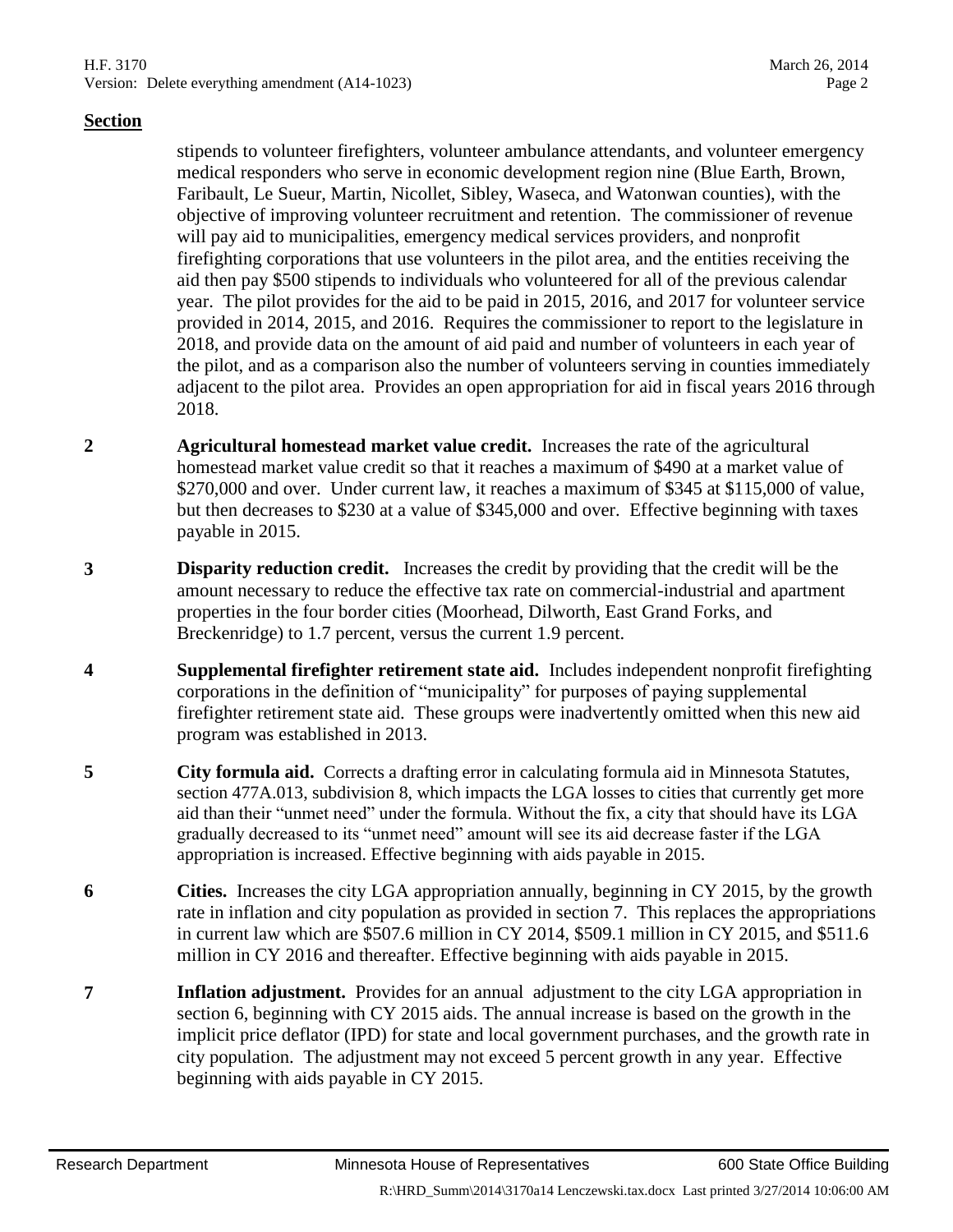- <span id="page-2-0"></span>**8 Production property transition aid.** Provides for the payment of transition aid to cities and towns that lose 5% or more of their net tax capacity due to the change in the definition of "real property" in Article 2, section 3. For aid beginning in 2016, qualifying cities and towns will receive full compensation for the decrease in tax base. The transition aid then phases out over the next four years, with aid payments stepped down by 20% each year. No aids are payable in 2021 and thereafter.
- **9 Supplemental county program aid for 2014.** Authorizes supplemental county program aid (CPA) payments for 2014 only for any county whose 2014 CPA was less than it received in 2013. The amount of supplemental aid is equal to the drop in aid between 2013 and 2014.

#### **10 Supplemental agricultural credit for taxes payable in 2014.**

 **Subd. 1. Certification of supplemental credit amount.** Provides that each agricultural homestead receiving an agricultural market value credit for taxes payable in 2014 is eligible for a supplemental credit of \$230, provided the credit does not exceed the net taxes on the property. Requires each county to provide the commissioner of revenue with the necessary information by August 15, 2014. Provides that the supplemental credit will not be paid to any homestead having delinquent taxes.

 **Subd. 2. Payment of supplemental credit.** Requires the commissioner of revenue to pay the supplemental credit amount directly to each qualifying property owner by October 15, 2014.

 **Subd. 3. Property tax statements for taxes payable in 2015.** Provides that the proposed and final property tax statements for taxes payable in 2015 must provide a notation that a supplemental credit was paid in 2014.

 **Subd. 4. Costs of administration.** Appropriates the amount necessary to the commissioner of revenue to make the supplemental credit payments.

- **11 Homestead credit refund and renter property tax refund increase.** Directs the commissioner of revenue to increase all homestead credit refunds based on taxes payable in 2014 by three percent, and all renter property tax refunds based on rent paid in 2013 by six percent. These refunds are typically filed in calendar year 2014 and paid beginning in August 2014 for renters and in September 2014 for homeowners. Makes a general fund appropriation to pay for the increased refunds. Because the deadline for filing claims based on taxes payable in 2014 and rent paid in 2013 is August 15, 2015, some increases will be paid in fiscal year 2016, and the appropriation is for fiscal years 2015 and 2016.
- **12 LGA penalty forgiveness; Bluffton.** Provides penalty forgiveness to the city of Bluffton for late filing of financial reports with the state auditor for the last three years, provided that the state auditor certified that these reports have now been filed and the CY 2013 report, due June 30, 2014, are filed on time. The city lost one-half of its LGA payments (\$16,050.50 per year) in the years 2011-2013. \$20,000 of the penalty would be paid to the city with the July 2014 LGA payment and the remaining \$48,151.50 would be paid with the July 2015 LGA payment. Effective the day after final enactment.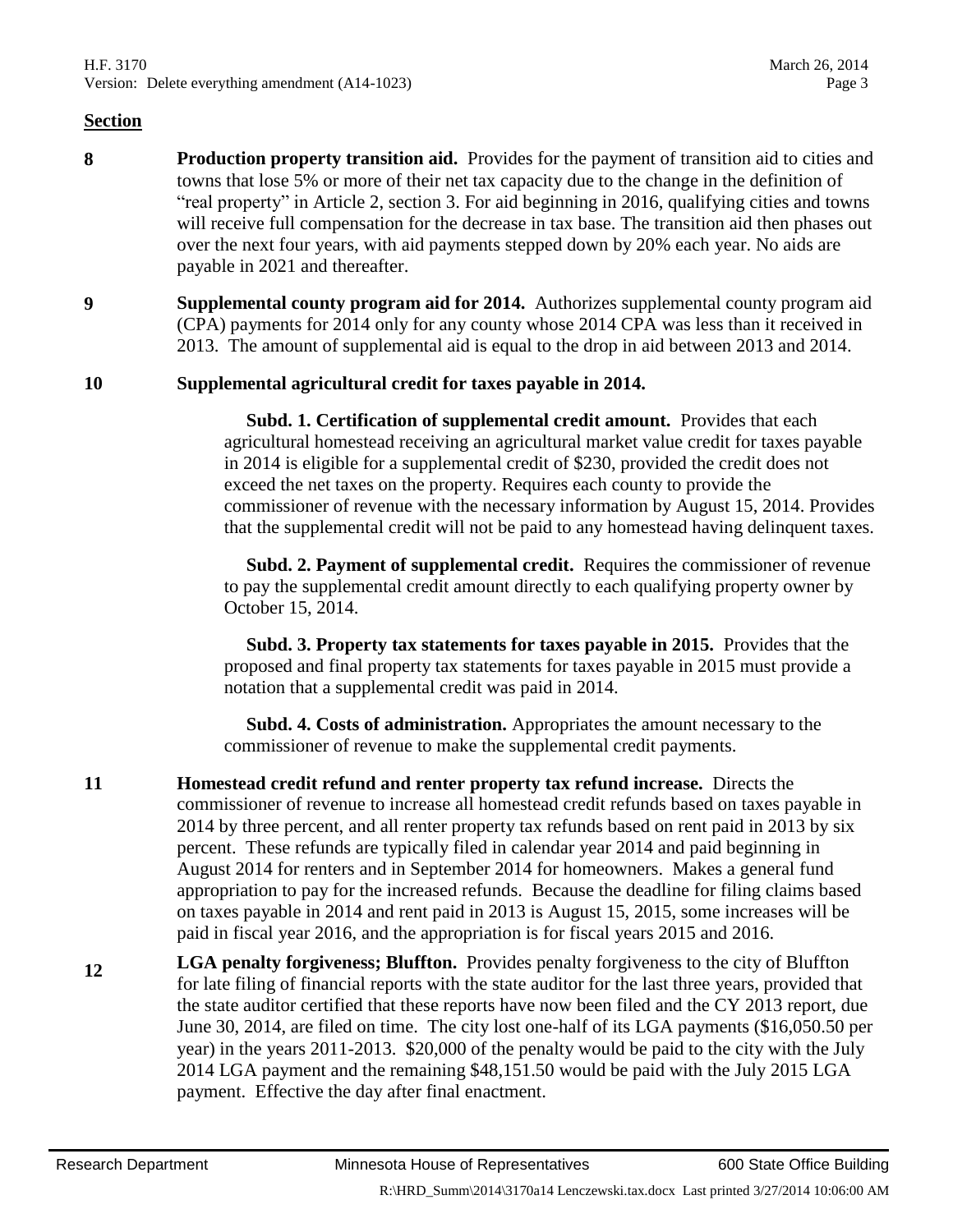**13 Additional supplemental aid revision of omitted 2013 independent firefighting corporations.** For the supplemental aid paid in October 1, 2014 only, the nonprofit firefighting corporations that did not receive October 1, 2013 payments under this program will have the amounts they should have received calculated and paid first from the FY 2015 appropriation before the FY 2015 payments are calculated for all qualified firefighting groups. The catch-up payments will be made with the regular October 1, 2014 (FY 2015) distributions.

# **Article 2: Property Taxes**

# **Overview**

Makes a number of changes in the property tax system, including:

- Eliminating a number of minor property tax classifications
- Excluding the first \$150,000 of each commercial-industrial property from the state general levy
- Modifying and clarifying the property tax treatment of certain structures used in the production of biofuels and related industrial processes
- Clarifying the property tax exemption for solar energy systems, and imposing a production tax on solar energy systems
- Extending the time period for the spouse of a disabled veteran to receive the veteran's property tax benefit from five years to eight years
- **1 Personal property used for pollution control.** Requires the commissioner of revenue to notify the county assessor and the city clerk when an application has been filed for a pollution control exemption by an electric generation facility, and when an order for exemption has been issued.
- **2 Solar energy-generating systems.** Amends the existing exemption of solar photovoltaic devices to instead exempt "solar energy-generating systems," as defined in section [5.](#page-3-0) Also provides that the real property where the solar system is located will be valued in the same manner as if the solar energy-generating system was not present, and classified according to its most probable use if not improved with a solar system.
- **3 Efficiency determination and certification.** Requires the commissioner of revenue to notify the county assessor and the city clerk when an application has been filed for a sliding scale valuation exclusion by an electric generation facility.
- **4 Sliding scale exclusion.** Requires the commissioner of revenue to notify the city clerk when a sliding scale valuation exclusion has been approved.

#### <span id="page-3-0"></span>**5 Solar energy production tax.**

 **Subd. 1. Production tax.** Imposes a tax on electricity production from a solar energy system.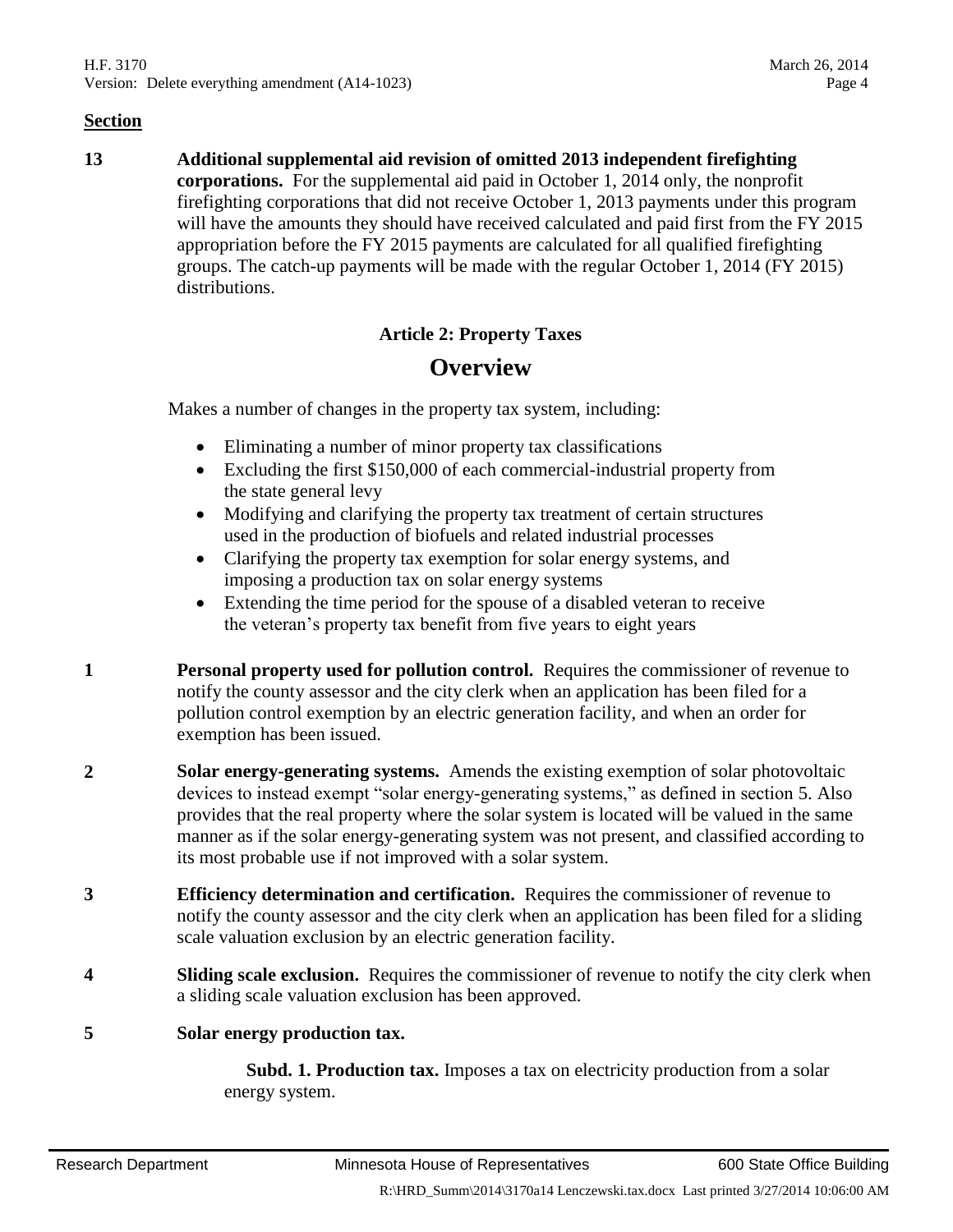**Subd. 2. Definitions.** Defines "solar energy-generating system" to mean a set of devices used to produce electricity by means of collecting, transferring, or converting solar-generated energy. Provides that the size of a solar energy-generating system for purposes of this section must be determined by adding the nameplate capacities of all systems constructed within the same 12-month period with characteristics of being a single development including but not limited to the same or similar ownership structure, shared interconnection, common financing, etc.

 **Subd. 3. Rate of tax.** Exempts solar energy systems with capacity of one megawatt alternating current or less; other systems are taxed at a rate of \$1.20 per megawatt-hour produced.

 **Subd. 4. Reports.** Requires the owner of a solar energy system to report annually to the commissioner of revenue by January 15 the number of megawatt-hours produced by the system the previous year. In the absence of a report, the commissioner will base the tax on 30 percent of the system's nameplate capacity.

 **Subd. 5. Notification of tax.** Requires the commissioner of revenue to annually notify an owner of a solar energy system by February 28 of the amount of tax due to each county. Provides for corrections of erroneous calculations.

 **Subd. 6. Payment of tax; collection.** Provides that the tax is to be paid at the same time and in the same manner as the property tax, and is subject to the same treatment if unpaid.

 **Subd. 7. Distribution of revenues.** Provides that 80 percent of the tax will be distributed to counties, and 20 percent to cities and townships.

- **6 Real property.** Provides that the exterior shell of a structure used in the production of biofuels, wine, beer, distilled beverages, and dairy products, is not included in the definition of real property, even if the shell has structural, insulation, or temperature control functions. The exterior shell of the structure, however, is real property if it is used primarily for storage of ingredients or materials used in the production of biofuels, wine, beer, distilled beverages, and dairy products, or the storage of those finished products. Effective beginning with taxes payable in 2016.
- **7 Class 1.** Eliminates class 1d, a classification for residential property housing seasonal farm workers. Effective beginning with taxes payable in 2016.
- **8 Class 2.** Eliminates the following classifications:
	- Class 2d runways and related areas of privately-owned airports that are open to the public; and
	- Class 2e land containing a commercial aggregate deposit that is not actively being mined.

Effective beginning with taxes payable in 2016.

**9 Class 4.** Eliminates the following classifications: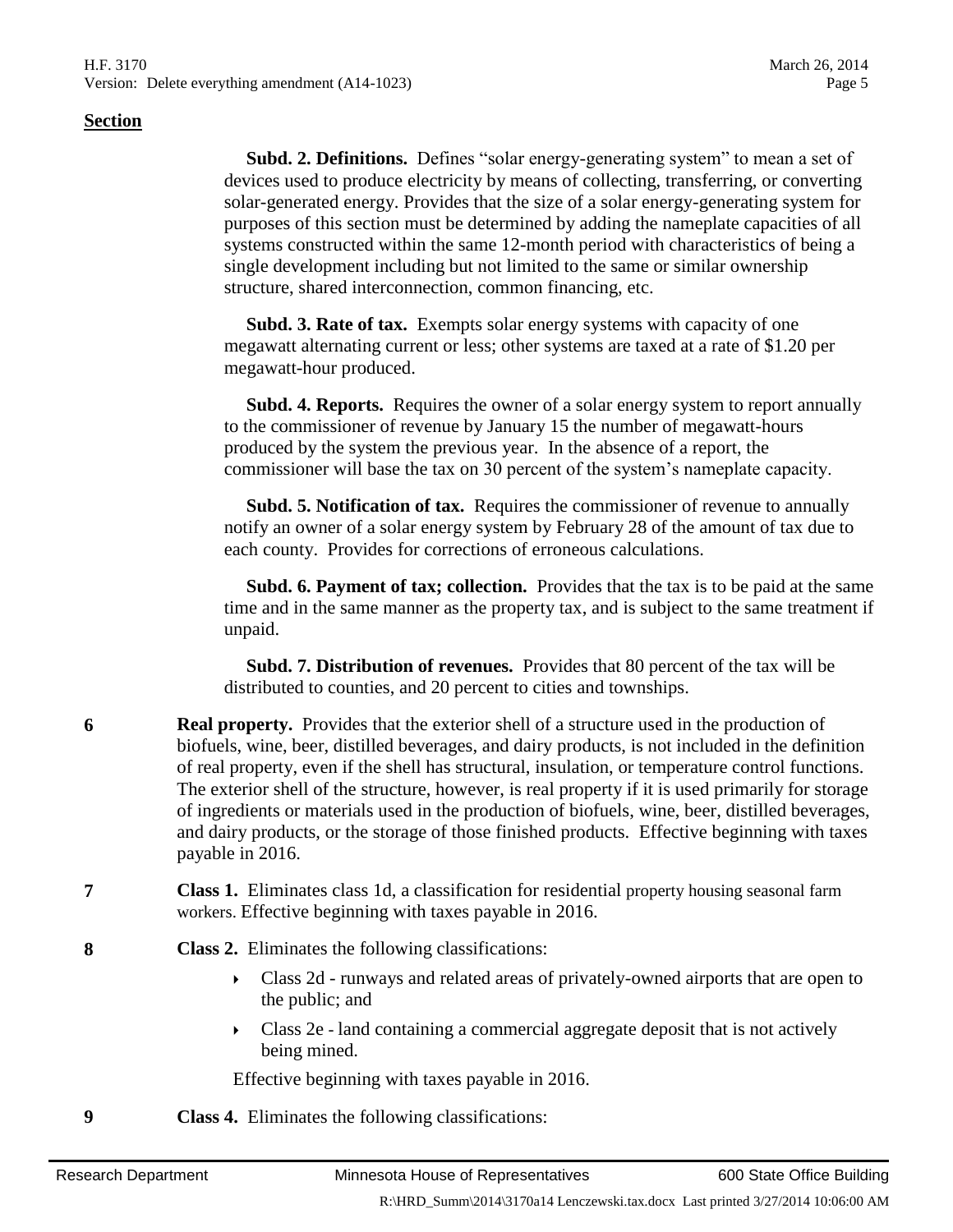- Class  $4c(7 \& 8)$  Noncommercial aircraft storage hangars located on or adjacent to publicly-owned airports
- Class  $4c(9)$  owner-occupied bed & breakfast facilities
- Class 4c(10) seasonal restaurants located on a lake; and
- $\triangleright$  Class 4c(11) marinas providing public access to a lake or river.

Also makes technical changes. Effective beginning with taxes payable in 2016.

- **10 Homestead of disabled veteran or family caregiver.** Extends the time period for the surviving spouse of a totally disabled veteran to continue to receive the disabled veteran's property tax benefit from five years to eight years. Provides the same extension for surviving spouses of military personnel who are killed in action.
- **11 Commercial-industrial tax capacity.** Excludes the first tier of commercial-industrial (C/I) property value (up to \$150,000) from the state general levy, thereby shifting the tax to uppertier C/I property.
- **12 Proposed levy.** Extends the deadline for counties and cities to certify their proposed levies from Sept. 15 to Sept. 30. Retains the existing deadlines of Sept. 15 for towns and special taxing districts, and Sept. 30 for school districts.
- **13 Repealer.** Repeals the aggregate preservation property tax law, which goes along with the elimination of class 2e property in section [8.](#page-2-0)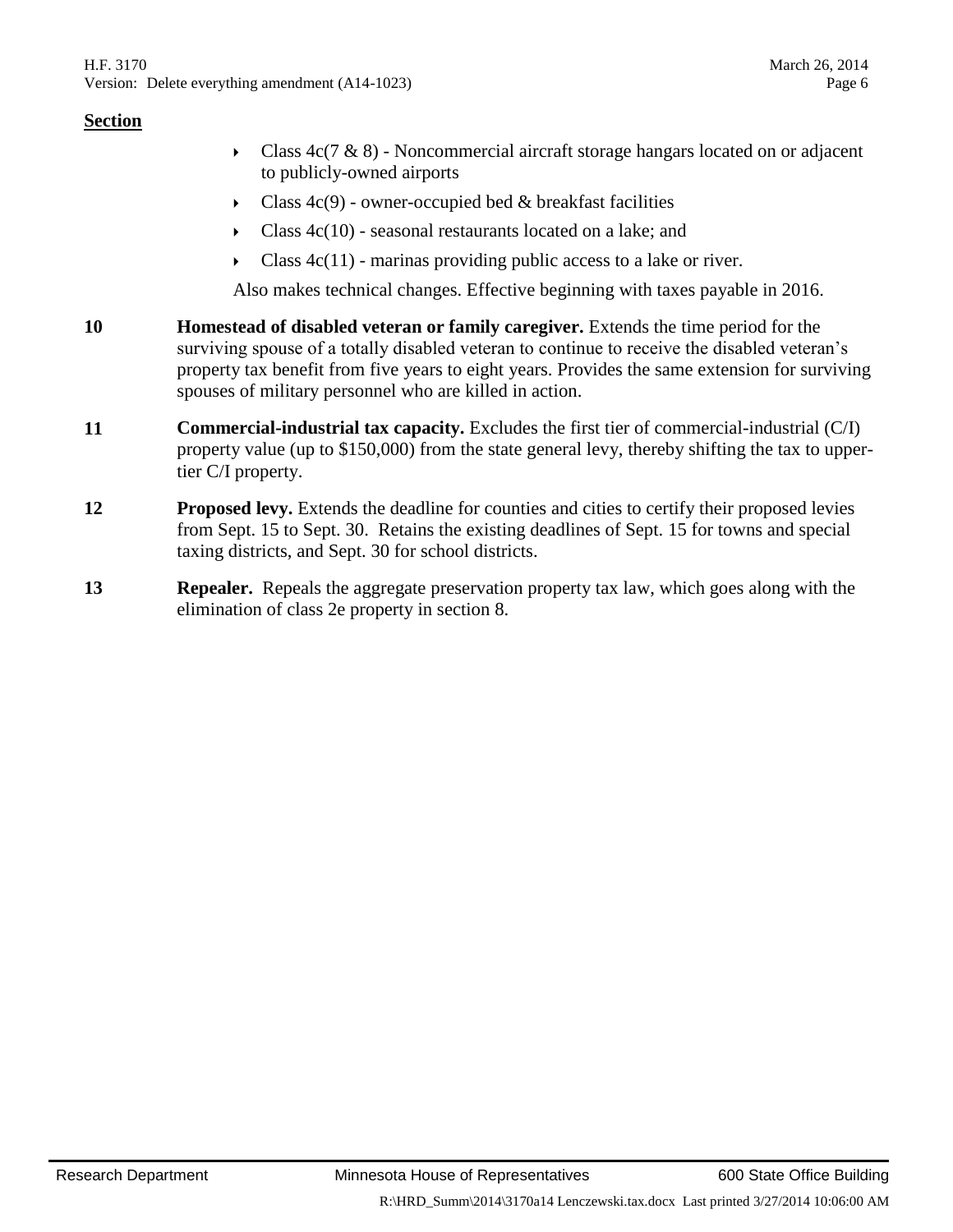#### **Article 3: Sales, Use, and Excise Taxes**

# **Overview**

Changes the June accelerated tax remittances by increasing the liability threshold for paying them and reducing the percentage remitted early

Modifies and expands the sales tax exemption for local governments

Modifies qualifications and limits for the sales tax exemption for Greater Minnesota business expansion.

Changes the tax treatment of coin operated amusement devices

Clarifies the treatment of digital audio and audiovisual works used in seminars and post secondary education

Modifies exemptions for certain nonprofit fund raising

Exempts transfer on death titles on motor vehicles from the motor vehicle sales tax

Clarifies the sales tax exemption for refurbished data centers

Provides amnesty to selected entities for certain back taxes

Authorizes or extends the following local sales taxes:

- food and beverage tax in the city of Duluth
- existing local sales tax in the cities of Albert Lea, Baxter, and Brainerd
- **1 Qualified business; Greater Minnesota business expansions.** Changes the definition of businesses that can qualify for the sales tax exemption for Greater Minnesota business expansions to exclude a number of nonmanufacturing businesses including legal, accounting, and consulting services, and leisure, lodging, and health care businesses. Retail businesses and public utilities are already excluded. Effective the day after final enactment.
- **2 Certification of qualified businesses; Greater Minnesota business expansions.** Simplifies the employment expansion requirements for qualifying for the sales tax exemption for Greater Minnesota business expansions to the greater of (1) two employees or (2) 10 percent of the business's current number of employees. Limits the agreement to a 7 year period rather than a 12 year period. Allows the commissioner of employment and economic development (DEED) 90 days rather than 60 days to act on an application for this program. Effective the day after final enactment.
- **3 Available tax incentives; Greater Minnesota business expansions.** Limits the sales tax exemption for any Greater Minnesota qualified business to \$2 million annually and a total of \$10 million. Allows the commissioner of DEED to negotiate the exemption for each business as part of the business subsidy agreement. Currently there is no limit to the amount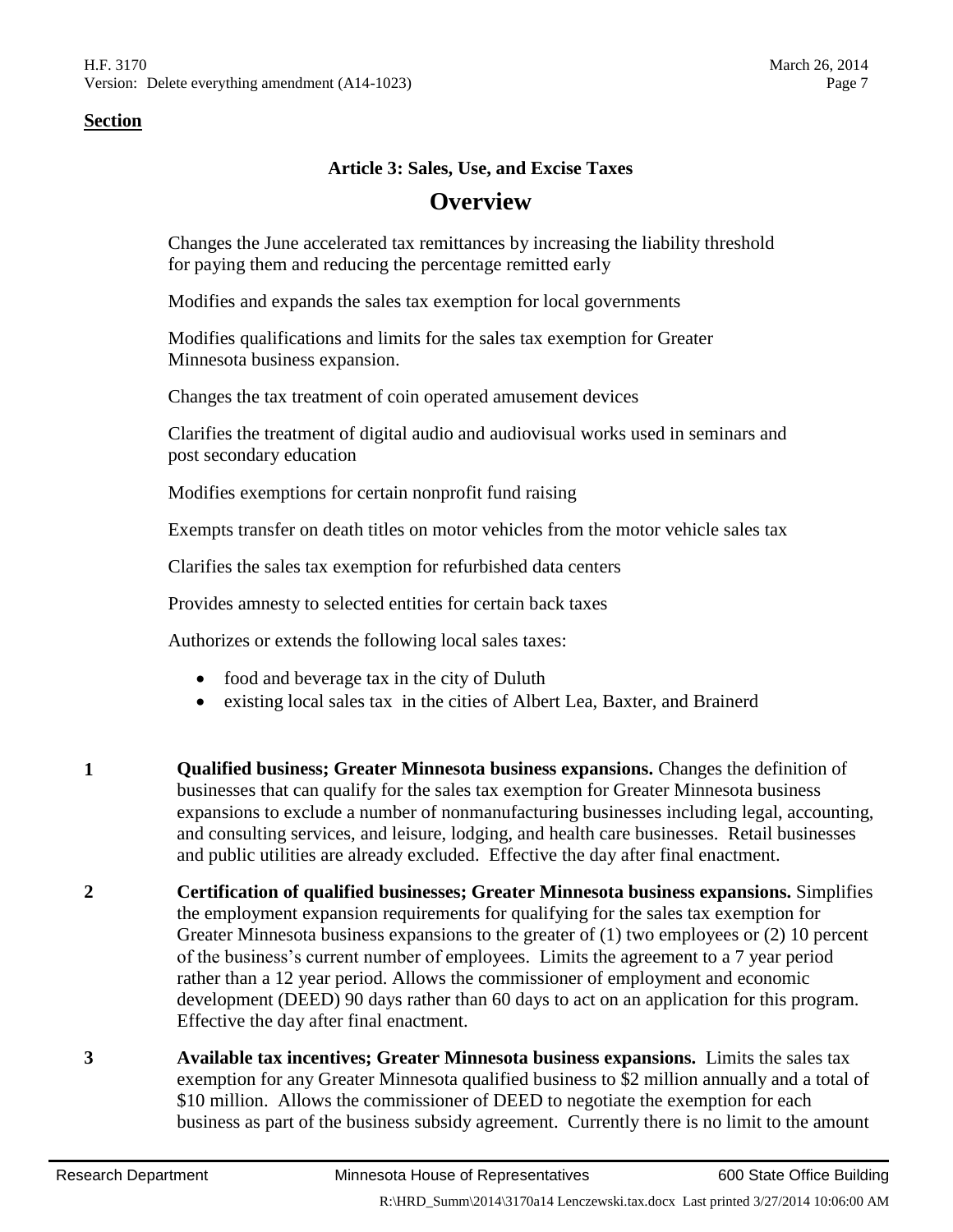of sales tax exemption going to any one business. Effective the day after final enactment.

- **4 Transfer on death of title to motor vehicle.** Provides for designating a recipient of a motor vehicle title upon death of the owners listed on the title. Specifies the method for identifying who the title recipient would be upon death; allows the owner to change the transfer of death recipient at any time by applying for a new title; establishes that the vehicle is included in probate estate only if no title transfer-on-death designation is made; and establishes that the rights of vehicle lienholders, or other creditors of the deceased vehicle owner, are retained following title transfer on death
- **5 Sales and use tax (June accelerated.)** Increases the annual tax liability threshold for vendors required to remit June sales tax collections on an accelerated basis from \$120,000 to \$250,000. Effective beginning with June 2014 sales taxes.
- **6 Accelerated payment of June sales tax liability; penalty for underpayment.** Decreases the percentage of June sales tax liability that must be paid on an accelerated basis from 90 percent to 82 percent. Effective beginning with June 2014 sales taxes.
- **7 Retail sale.** Exempts from sales tax the sale of coin-operated devices whose main purpose is to provide amusement and entertainment as a "sale for re-sale." Exempt devices would include juke boxes, pinball and video games, foosball and pool tables, photo booths, batting cages, and machines used in carnival games and rides.

Machines and equipment that would remain taxable include vending machines; food and beverage machines such as soda and frozen drink dispensers, soft serve ice cream machines, rotating hot dog warmers, gum ball machines, and popcorn machines; medical devices such as blood pressure monitors; and non-coin operated amusement machines such as karaoke machines, regular ping pong tables, pool tables, and similar items. Effective for sales and purchases after June 30, 2014.

- **8 Instructional materials.** Clarifies that digital audio and audiovisual works required for a postsecondary course of study are included in the instructional materials exemption. Effective the day following final enactment.
- **9 Presentations accessed as digital audio and audiovisual works.** Provides a sales tax exemption for certain live and prerecorded presentations, classes, and seminars, that meet both of the following criteria:
	- the presentation allows the online participants to interact with the presenter and each other during the time the participants access the presentation, although the presenter may limit the amount and timing of the interaction (i.e. at the end); and
	- if participants have the option of attending the presentation in person, the persons at the presentation and online participants are subject to the same interaction rules and admission to the presentation is not subject to sales tax under this chapter.

Effective for sales and purchases made after June 30, 2014.

**10 Qualified data centers.** Makes clarifying changes to the existing sales tax exemption for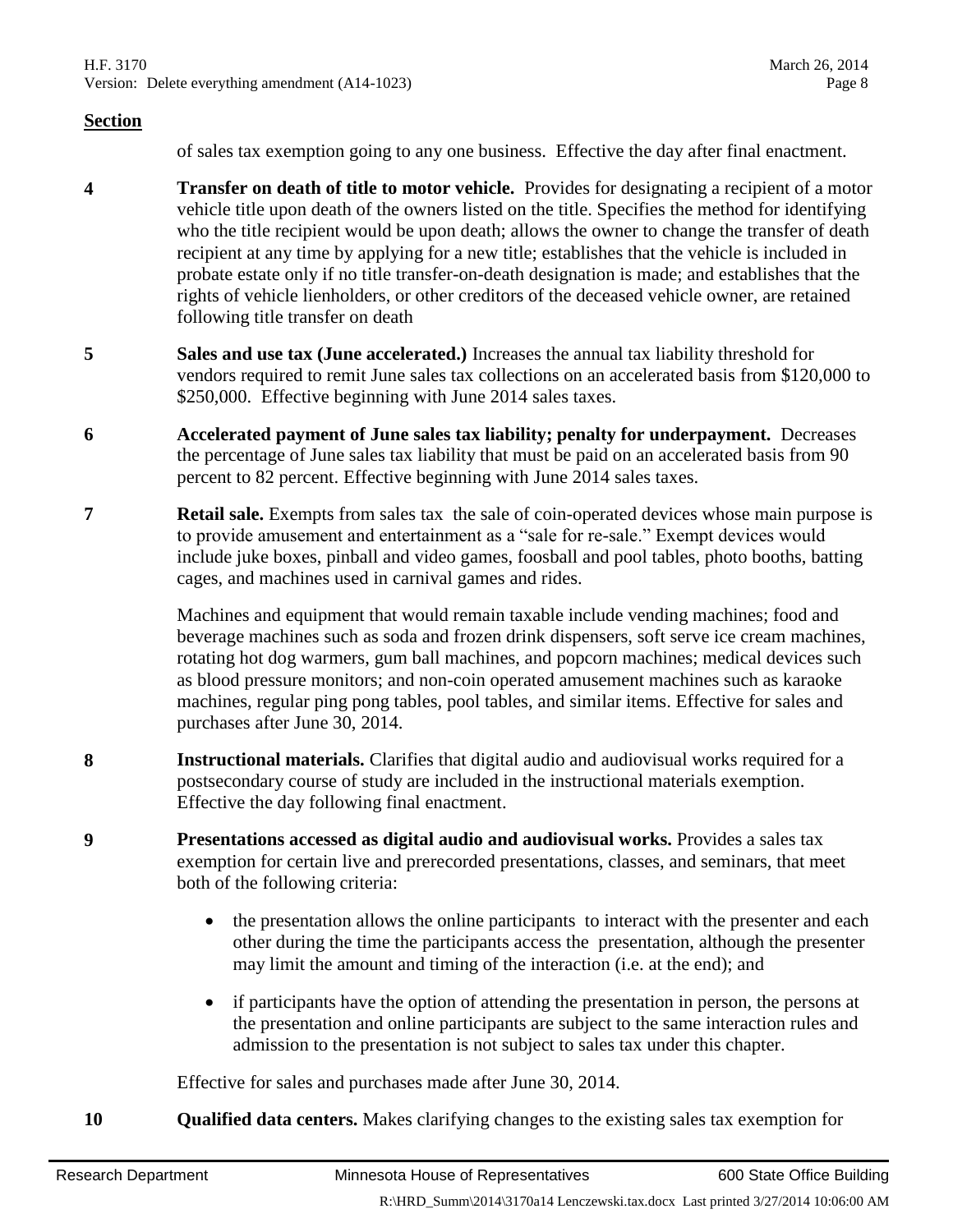refurbished data centers by (1) moving a clause to paragraph (b) that was erroneously added to paragraph (c) in the 2013 tax bill; and (2) adding the term "qualified refurbished data centers" to several existing references to a "qualified data center". Effective retroactively to sales and purchases made after June 30, 2013.

**11 Greater Minnesota business expansions.** Requires that the sales tax exemption for Greater Minnesota business expansions only applies to purchases to be used at the facility in Greater Minnesota identified in the business subsidy agreement and limits the total amount of refund to a business to the amount in the business subsidy agreement. Effective the day following final enactment.

**12 Sales to government.** Modifies the sales tax exemption for local governments as follows:

- Eliminates the illustrative list of government services whose inputs would remain taxable and replaces it with a definitive list. Goods and services purchased by exempt local governments for a publicly provided liquor store, gas or electric utility, golf course, marina, health and fitness center, campground, cafe, laundromat, solid waste hauling, or a landfill will remain taxable.
- Extends the definition of tax exempt local governments, which currently includes counties, cities, and townships, to include purchases by housing and redevelopment authorities, port authorities, economic development authorities, and any joint powers board or organization where at least 50 percent of the joint powers members are exempt governmental entities.

The changes related to excluded government services are effective for sales and purchases made after June 30, 2014. The changes in definition of qualifying government are effective for sales and purchases after June 30, 2015.

- **13 Fundraising sales by or for nonprofit groups.** Raises the annual limit of non-taxable funding raising sales for youth and senior citizen groups from \$10,000 to \$20,000 annually. Provides that if a group's fundraising sales exceed the \$20,000 limit, the sales tax would only apply to the portion in excess of \$20,000. Under current law if the \$10,000 limit is exceeded all sales become taxable. Effective for sales made after June 30, 2014.
- **14 Fundraising events sponsored by nonprofit groups.** Provides a definition of fundraising days for purposes of the limit of 24 days that nonprofits are allowed to engage in fundraising events. The definition will exclude ongoing sales and stores and restaurants, ongoing sales over the Internet, and regularly scheduled classes or activities that are part of the nonprofit's normal course of business. Effective for sales made after June 30, 2014.
- **15 Donated materials for a library expansion.** Provides an exemption for building materials purchased and donated by a private entity and used in building an addition to a county library. Effective for sales and purchases made after April 1, 2014 and before July 1, 2015.
- **<sup>16</sup> Sale, sells, selling, purchase, purchased, or acquired.** Excludes transfer-on-death title transfers from being treated as a sale subject to the motor vehicle sales tax.
- **17 Exemptions (MVST).** Expands the existing motor vehicle sales tax exemption for road maintenance vehicles purchased by townships to purchases by counties, cities, and joint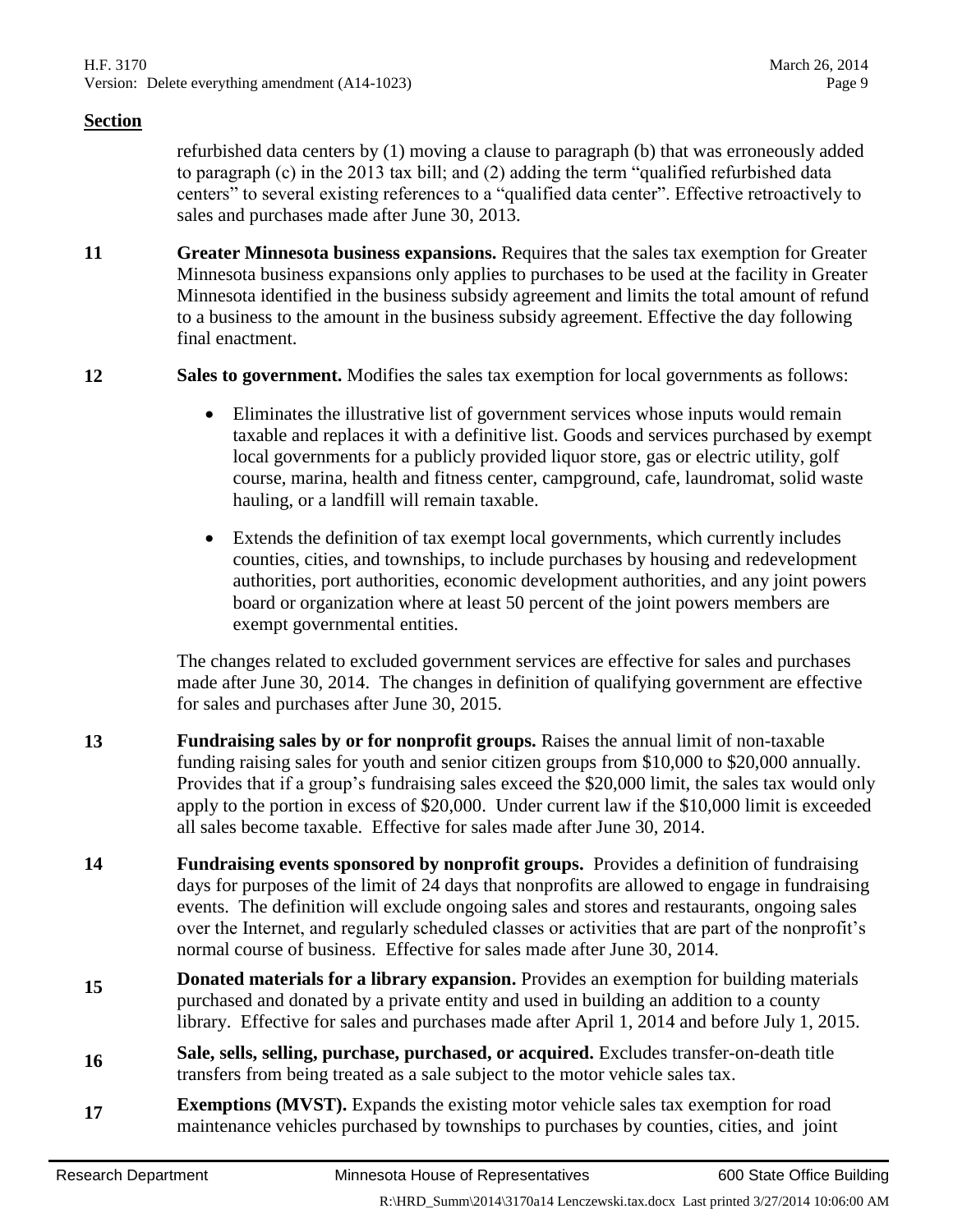powers board and organization where at least 50 percent of the members are cities counties, or townships. The exemption applies to vehicles such as snow plows and dump trucks but not cars, vans, or pickup trucks. Effective for sales and purchases after June 30, 2015.

- **18 Accelerated tax payment, cigarette or tobacco distributers.** Increases the annual tax liability threshold for cigarette and tobacco distributers required to remit June tax collections on an accelerated basis from \$120,000 to \$250,000. Also decreases the percentage of June tax liability that must be paid on an accelerated basis from 90 percent to 82 percent. Effective beginning with June 2014 tobacco taxes.
- **19 Microdistillery credit.** Creates a tax credit for a qualified distiller. A qualified distillery is one who produces premium, distilled spirits in a total quantity not to exceed 40,000 proof gallons in a calendar year. The credit would apply to the calendar year immediately preceding the year in which the credit is being claimed. The total allowable credit is equal to either the lesser of the qualified distiller's actual tax liability, or \$133,000.
- **20 Accelerated tax payment, penalty (liquor taxes).** Increases the annual tax liability threshold for liquor distributers required to remit June tax collections on an accelerated basis from \$120,000 to \$250,000. Also decreases the percentage of June tax liability that must be paid on an accelerated basis from 90 percent to 82 percent. Effective beginning with June 2014 liquor taxes.
- **21 Food and beverage tax (Duluth).** Allows the Duluth city council to increase its food and beverage tax from the current rate of 1.75% percent to 2.25% with the additional revenue dedicated to fund up to \$18 million of capital projects related to tourism and recreation in the portion of the city west of  $34<sup>th</sup>$  Avenue West. The temporary increase ends when the additional revenue raised is sufficient to fund the allowed projects. Also eliminates obsolete language related to a 1998 temporary increase of the Duluth food and beverage tax from 1.75% to 2.25% to fund the Duluth Entertainment and Convention Center (DECC) and the Great Lakes Aquarium, which has expired. Effective upon the city filing approval with the secretary of state.
- **22 Termination of taxes (Albert Lea).** Changes the allowed time period for imposition of the local sales tax in Albert Lea from the lesser of 10 years or when \$15 million is raised, to the lesser of 15 years or when the \$15 million is raised. Effective upon the city filing approval with the secretary of state.
- **23 Use of revenues (Baxter).** Allows the city of Baxter, with approval of the voters, as provided in section [25,](#page-9-0) to extend its local sales tax to fund up to an additional \$32 million in sanitary sewer and storm sewer projects, as well as transportation safety improvements.
- **24 Bonds (Baxter).** Allows the city of Baxter to issue up to \$32 million in bonds for the new projects authorized in section [5,](#page-1-2) based on the vote on the tax extension in section [25.](#page-9-0)
- <span id="page-9-0"></span>**25 Termination of taxes (Baxter)** Allows the city of Baxter to extend its local sales taxes if approved by the voters at the 2014 general election. If approved the tax would expire at the earlier of (1) December 31, 2031, or (2) when revenues are sufficient to pay for the authorized projects plus associated bond costs. Effective upon filing approval with the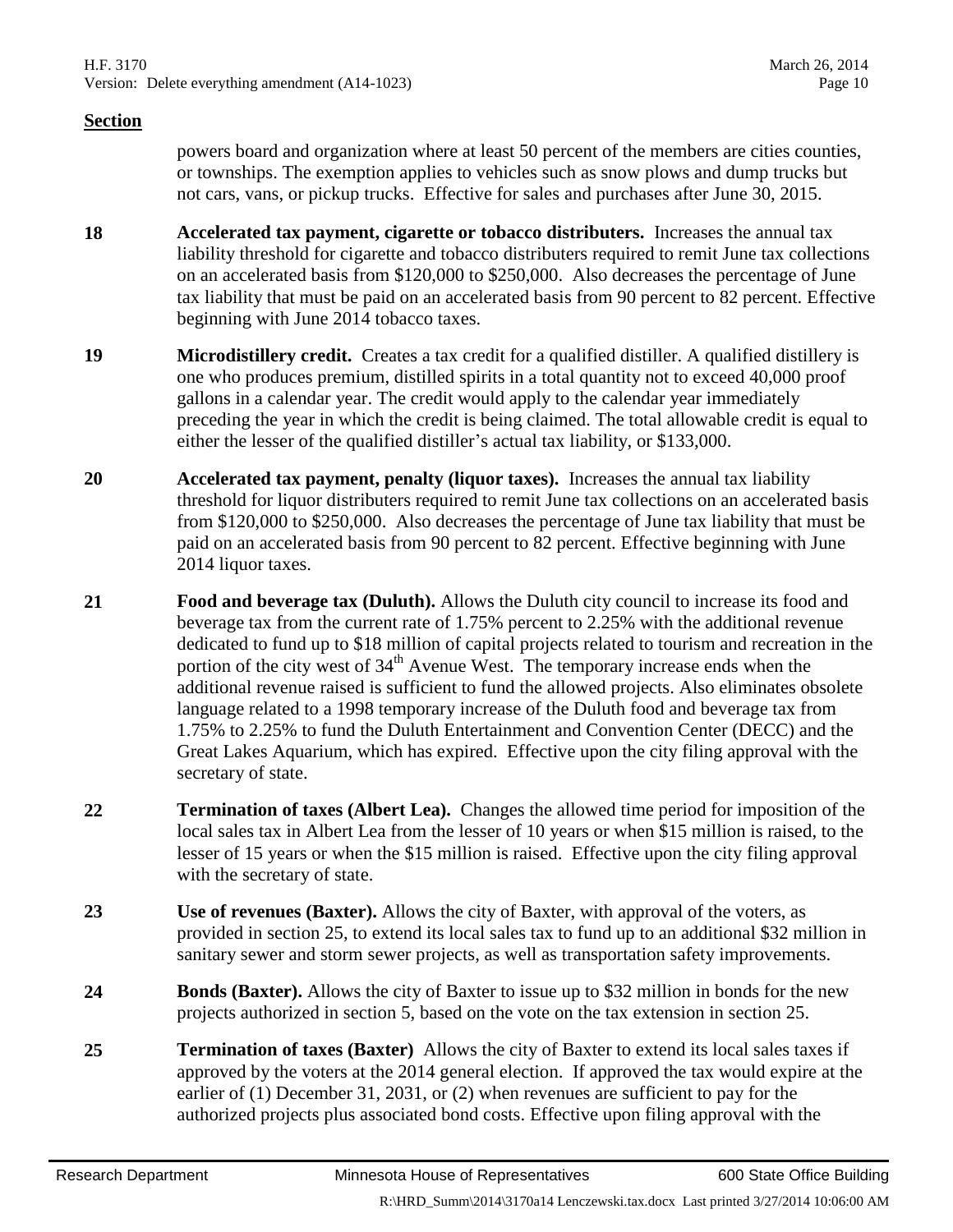secretary of state.

- **26 Use of revenues (Brainerd).** Allows the city of Brainerd, with approval of the voters, as provided in section [28,](#page-10-0) to extend its local sales tax to fund up to an additional \$15 million for improvements in the joint waste treatment facility, other water infrastructure, and trail improvements.
- **27 Bonds. (Brainerd).** Clarifies that the existing bond authority only applies to the original projects authorized in 2006.
- <span id="page-10-0"></span>**28 Termination of taxes (Brainerd).** Allows the city of Brainerd to extend its local sales taxes if approved by the voters at the 2014 general election. If approved the tax would expire at the earlier of (1) when an additional \$15 million is raised, or (2) twelve years after the original termination date for the tax. Effective upon filing approval with the secretary of state.
- **<sup>29</sup> Effective date.** Clarifies that the sales tax refund on construction materials and capital equipment for construction or expansion of a large pharmaceutical manufacturing facility may not be applied for before June 30, 2015. It is doubtful that minimum investment and job development requirements can be met before June 30, 2015.
- **30 Validation of prior act; authorization (Albert Lea).** Allows the city to file its approval of its original 2005 and 2006 sales tax laws and retroactively validates the enactment of that tax by June 15, 2014. Normally a special law must be approved in the biennium in which it is enacted or it does not take effect. Effective the day after final enactment.
- **31 Temporary sales tax amnesty, animal shelters.** Provides an amnesty regarding back sales taxes to nonprofit animal shelters that currently are not registered to collect and remit the sales and use tax, provided that they register and begin collecting the tax within 4 months of passage of this act. It also provides a similar amnesty for nonprofit animal shelters that are being audited if the audit is not finally resolved, provided that the shelter was not registered to collect and remit the tax at the time of the audit. The amnesty does not apply to taxes already collected by the seller, or remitted to the state. Effective the day after final enactment.
- **32 Temporary sales tax amnesty, agricultural centers.** Provides a temporary sales tax amnesty for sales taxes owed on admissions to a performance or event of a nonprofit organization with a focus on preserving Minnesota's rural heritage and educating the public on rural history and the impact of Minnesota farming. The exemption only covers admissions to performances and events consistent with the organization's mission. The amnesty covers the period from December 31, 2008 to December 31, 2011, and covers audits that are not finally resolved, including penalties and interest.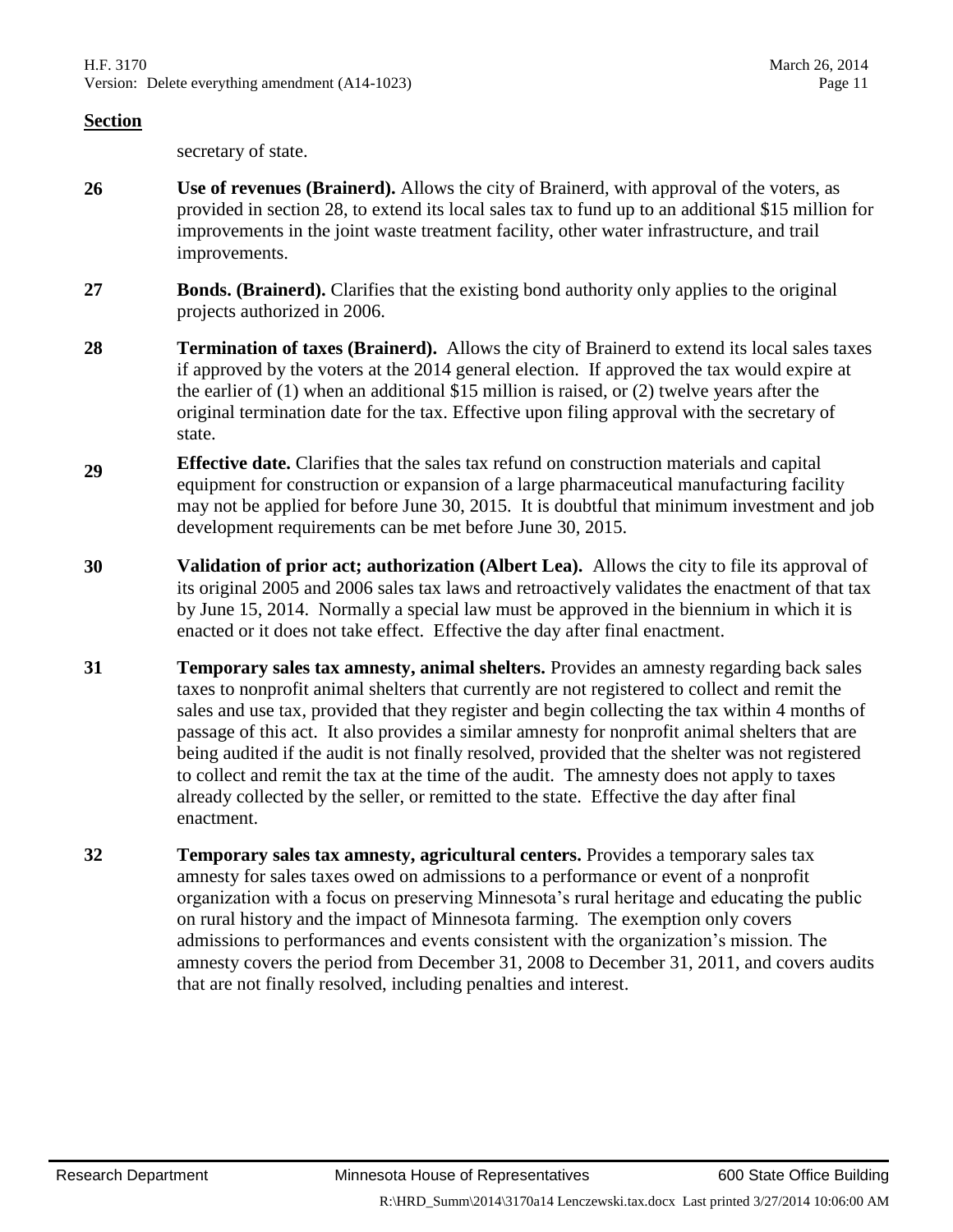### **Article 4: Income and Estate Taxes**

# **Overview**

Makes various changes in the individual income and estate taxes, including:

- Extends the current law exclusion for discharge of indebtedness income resulting from a foreclosure for one year, as a subtraction from taxable income.
- Extends the military pay income tax subtraction for National Guard members who serve in Active Guard/Reserve status. Extends the research credit to sole proprietors, effective in tax year 2014.
- Requires the commissioner of employment and economic development (DEED) to develop and implement a plan to promote use of the angel investment credit in greater Minnesota, and expands the definition of businesses that qualify for the credit
- Provides that qualified works of art do not have a Minnesota situs under the estate tax.
- Clarifies the application of Chapter 150's repeal of the gift tax to the 3-year look back rule under the estate tax
- **1 Qualified small business; angel investment credit.** Expands the definition of qualified small business for the angel investment credit. Under current law businesses must meet a variety of requirements for investments to qualify for the credit. One of the requirements is that the primary business activity is:
	- Using proprietary technology to add value to a product, process, or service in a qualified high-technology field
	- Researching or developing a proprietary product, process, or service in a qualified high-technology field, or
	- Researching, developing, or producing a new proprietary technology for use in the fields of agriculture, tourism, forestry, mining, manufacturing, or transportation.

This section adds the fields of agriculture, tourism, forestry, mining, manufacturing, or transportation to the second qualifying criterion, relating to researching and developing a proprietary product, process, or service.

Effective beginning in tax year 2015.

- **2 Promotion of angel credit in greater Minnesota.** Requires the commissioner of DEED to develop a plan to promote usage of the angel credit in greater Minnesota and by women- and minority-owned businesses. Laws 2014, chapter 150, provided that \$7.5 million of the \$15 million provided for the angel credit in 2015 and 2016 be reserved through September  $30<sup>th</sup>$  of the year for investments in greater Minnesota and women- and minority-owned businesses. The plan required in this section must have the goal of allocating the full amount of the reserved credit to investments in greater Minnesota and women- and minority-owned businesses. Requires the commissioner of DEED to include information on the plan and attainment of the goal in the annual report to the legislature.
- **3 Minnesota tax laws; definition.** Strikes a reference to the gift tax chapter, which was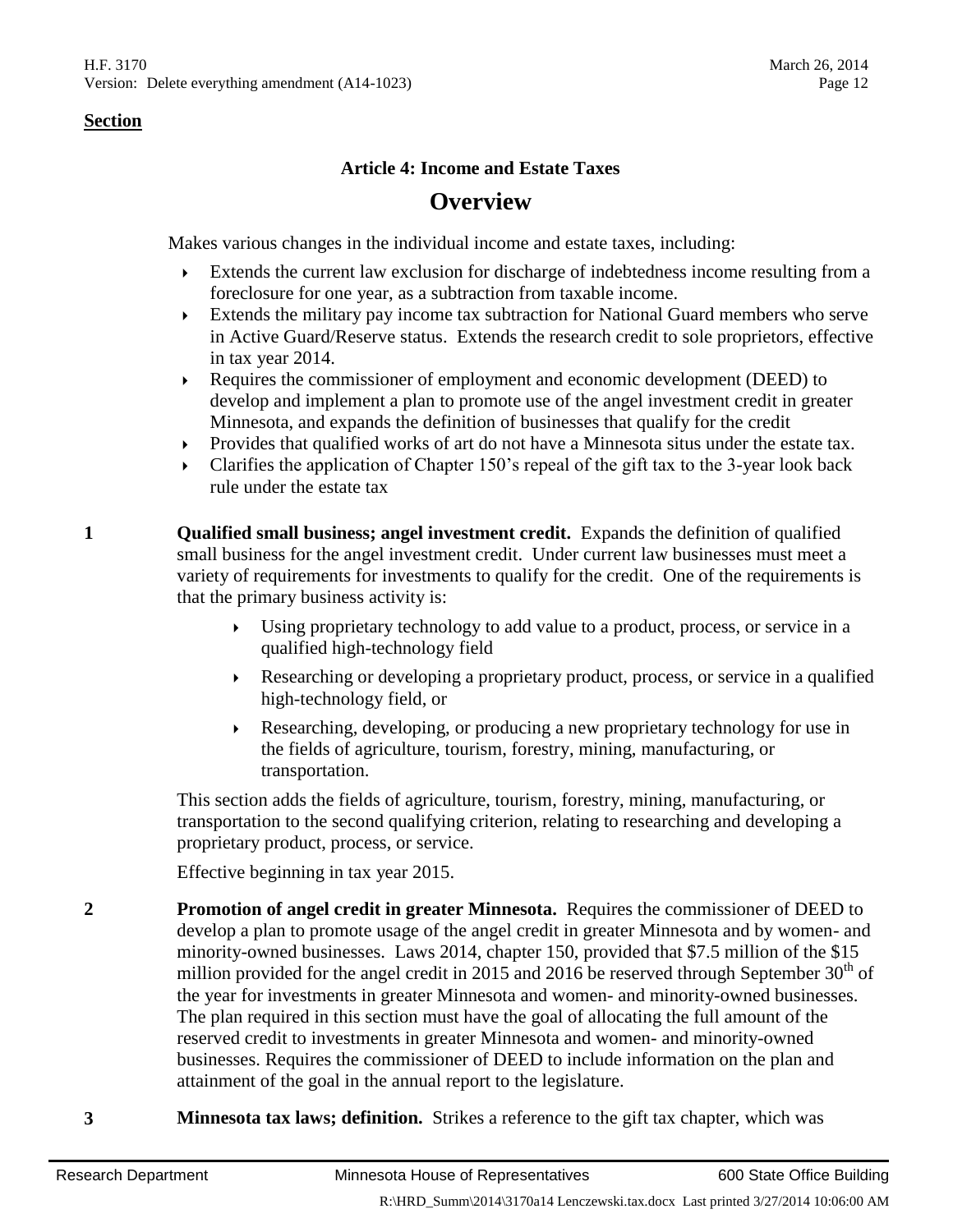repealed in Laws 2014, Chapter 150, in the definition of "Minnesota tax laws".

- **4 Data practices; disclosure to data subject.** Strikes language allowing donors to inspect gift tax returns, since the gift tax was repealed in Laws 2014, chapter 150.
- <span id="page-12-0"></span>**5 Subtractions from taxable income; individuals.** Provides a subtraction for income resulting from discharge of indebtedness on a principal residence. The subtraction applies to debt reduced as part of a mortgage restructuring as well as debt forgiven in connection with a foreclosure. This income has been excluded from income at the federal and state level for tax years 2007 through 2013; the subtraction in this section has the effect of extending the exclusion at the state level to tax year 2014.

Also extends the existing military pay subtraction to National Guard members in Active Guard/Reserve status.

- **6 Research credit; sole proprietors.** Extends the research credit to businesses operating as sole proprietorships. Under the current law the credit is allowed only for businesses operating as C corporations or as pass-through entities (S corporations, partnerships, LLCs, and the like). Effective beginning in tax year 2014.
- **7 Alternative minimum tax; individuals.** Provides a subtraction from alternative minimum taxable income for amounts deducted under the subtraction for discharge of indebtedness income provided in section [5.](#page-12-0)
- **8 Estate tax definitions.** Defines a "qualified work of art" as a work of art, as provided by the federal estate tax, that is owned by a non-resident and on loan to a Minnesota art museum or similar charity. These works of art are treated as not having a Minnesota situs. This ensures that a nonresident decedent's loan of a work of art to a Minnesota art museum will not trigger an obligation to file or pay Minnesota estate tax. Effective retroactively for deaths after December 31, 2013.
- **9 Effective date; Minnesota taxable estate.** Clarifies that the effective date of the new definition of the Minnesota taxable estate, enacted in Laws 2014, chapter 150, applies only to taxable gifts made after June 30, 2013. This limits the 3-year look back, which includes taxable gifts made within 3 years of the date of death in the estate, to gifts that were taxable under the repealed gift tax.
- **10 Definition of taxable gift.** Defines taxable gifts for purpose of the 3-year look back for estates of decedents who died between June 30, 2013 and January 1, 2014. This language codifies the definition in the repealed gift tax, including guidance issued by DOR.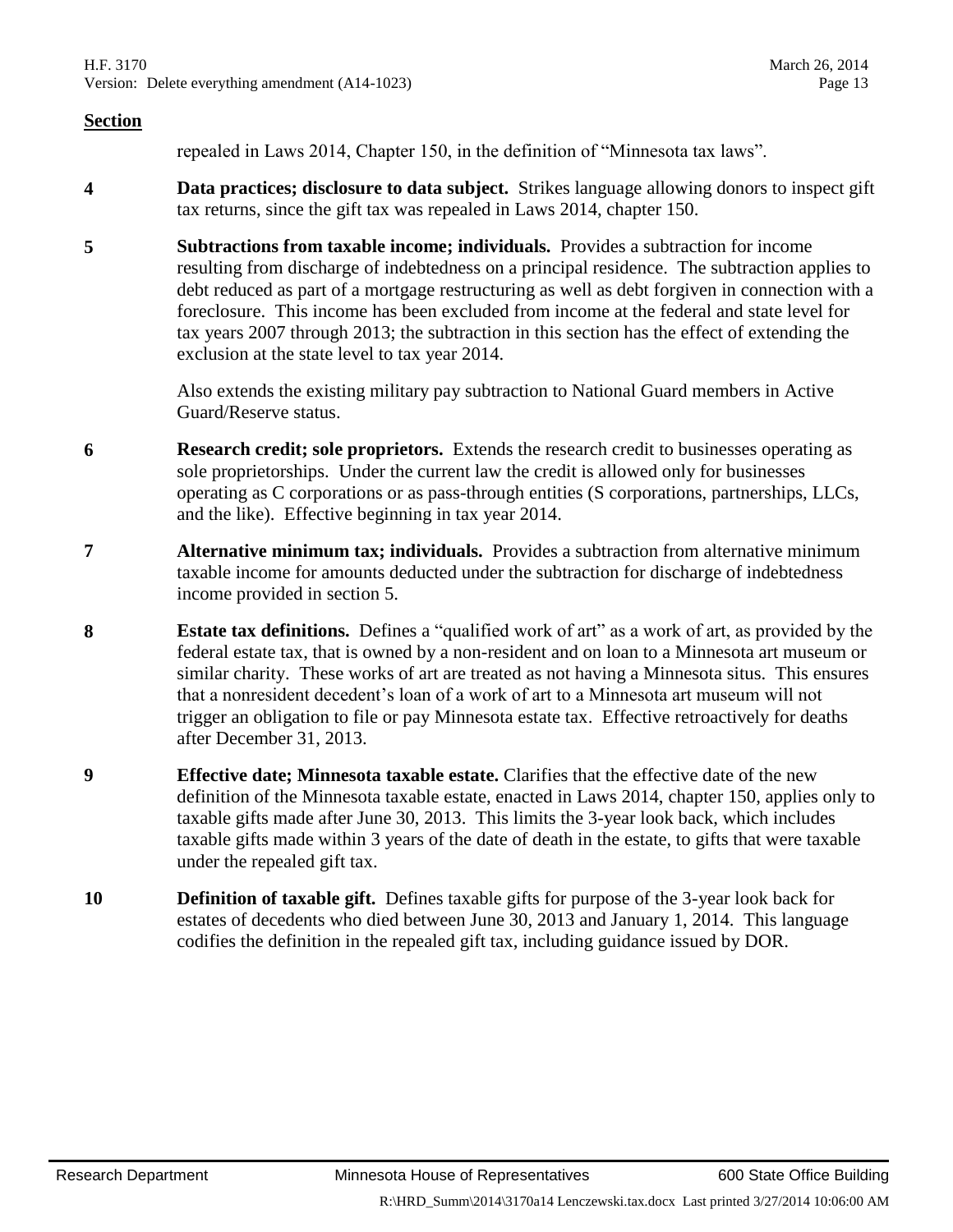# **Article 5: Minerals**

# **Overview**

Allows Rock County to continue imposing its 10-cent per cubic ton aggregate tax.

Provides greater flexibility in spending taconite distributions by modifying

- the special 2008 distribution to the city of Aitkin and
- $\cdot$  the 2013 distribution to the city of Cook
- **1 Rock County aggregate tax.** Extends the authority for a county that borders two other states and that is not contiguous to a Minnesota county with an aggregate tax to impose the tax at 7 cents per ton or 10 cents per cubic yard. (The general law requires counties to impose aggregate tax, if they elect to use the authority, at a rate of 21.5 cents per cubic yard or 15 cents per ton.) Rock County is now the only county using this statutory authority. The section permanently extends the authority to impose the tax at a lower rate, which is set to expire December 31, 2014.
- **2 One-time 2008 production tax distribution; Aitkin.** Allows the city of Aitkin to use its 2008 special distribution of taconite production tax revenues for any economic development project. Current law designated the distribution for sewer and water improvements for a housing project, which was not constructed.
- **3 One-time 2013 production tax distribution; Cook.** Modifies a distribution of taconite funds made in the 2013 omnibus tax act to provide that all the distribution to the city of Cook be used for street improvements, business park infrastructure, and a maintenance garage. Under the 2013 legislation, three-quarters of the distribution to Cook is to be used for those purposes, with the other one-quarter dedicated for a water line project.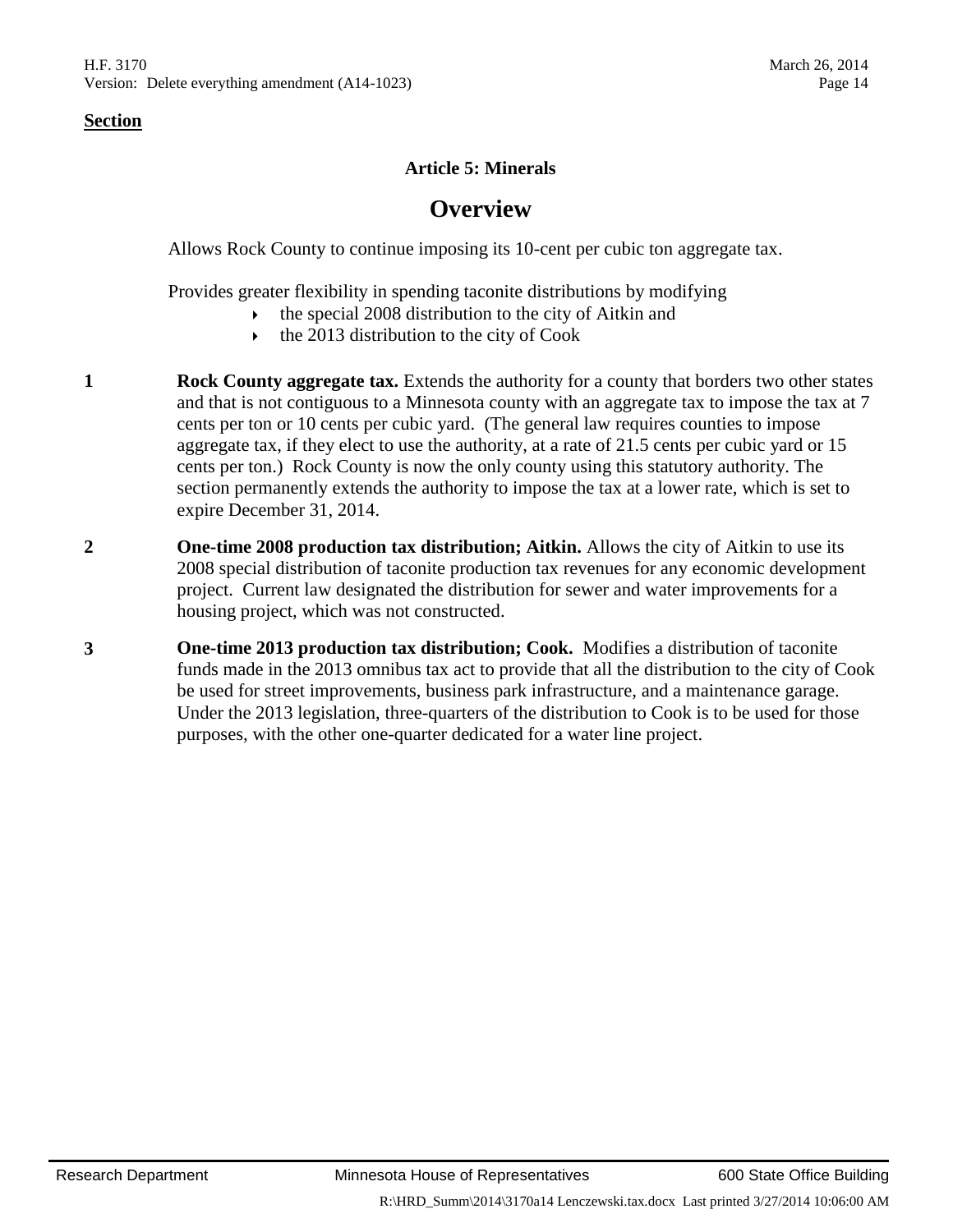#### **Article 6: Local Development**

# **Overview**

Authorizes:

- The Ramsey County Housing and Redevelopment Authority (HRA) to establish housing improvement areas
- The Dakota County Community Development Agency (CCDA) to fund up to three housing projects under its allocation of federal low income housing credits.

Modifies the tax increment financing (TIF) law to provide:

- The 2010 Jobs Bill's extension of 5-year rule so that it extends through December 31, 2017, even if this is more than a ten-year extension
- Allows economic development TIF districts to make the same fiscal disparities election as any other type of TIF district.

Provides special law TIF authority for the cities of:

- Bloomington
- Eagan
- Edina
- Shoreview

**1 Ramsey county HRA; housing improvement areas.** Authorizes the Ramsey County HRA to exercise housing improvement district powers. The HRA would be allowed to do this by resolution, rather than ordinance, as is required for cities exercising those powers. The city in which the housing improvement area would be established may veto it by resolution. Effective the day following final enactment.

> **Background.** The 2013 legislature granted the Dakota County Community Development Agency equivalent authority.

A housing improvement area (HIA) is a defined area in a city in which housing improvements in condominium or townhome complexes may be financed with the assistance of the city, or the city's economic development authority (EDA) or HRA. The improvements that may be made under this law include improvements to the common elements in a condominium complex or townhome development. Examples include roofing, siding, landscaping, roadways, and walkways.

At property owner's request. An HIA can only be established at the request (petition) of at least 50 percent of the owners of the housing units in the proposed area. If the petition is filed, then the city prepares an ordinance that:

describes the area specifically;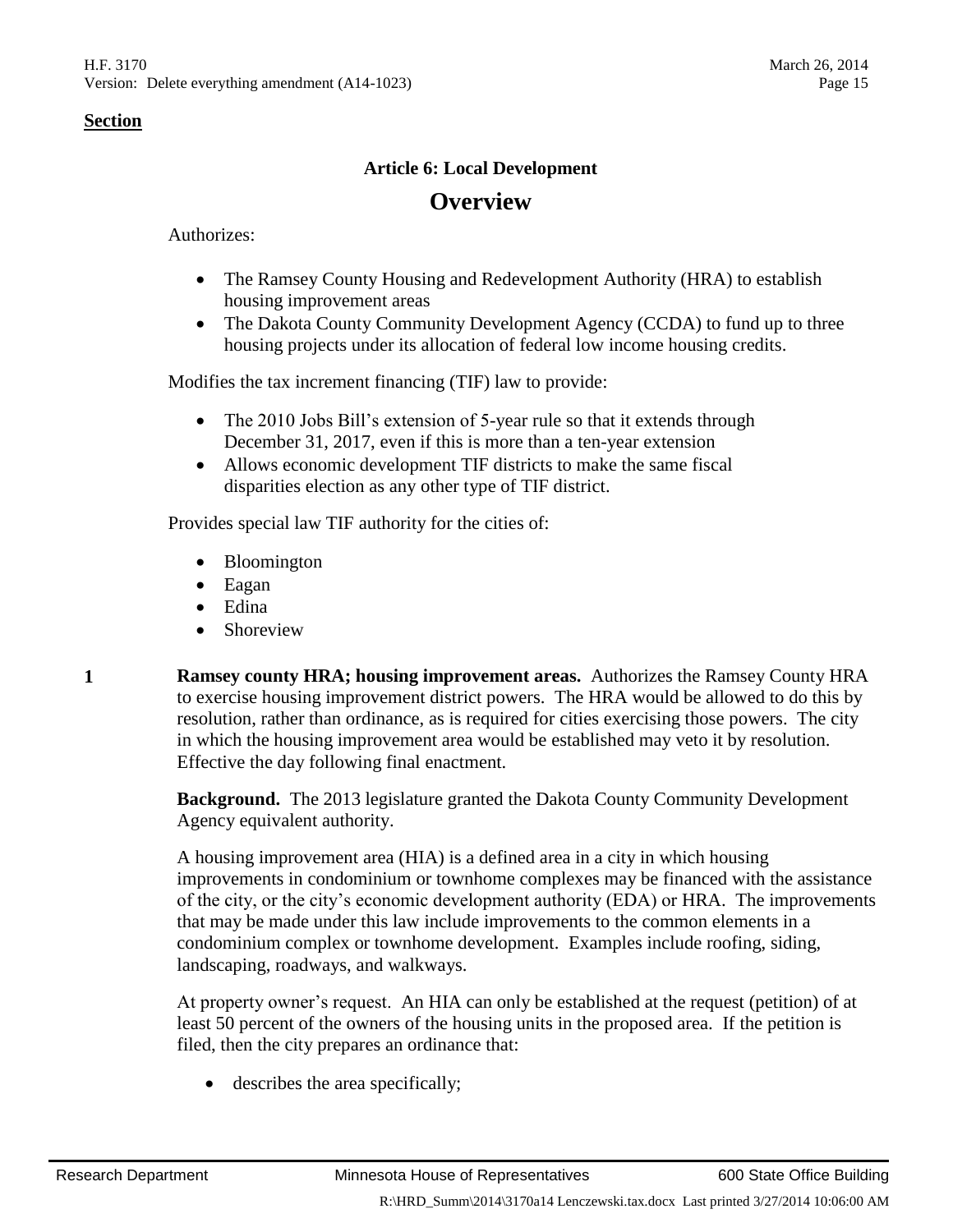- states the basis for imposing fees and the number of years the fees will be imposed;
- makes a finding that without the HIA, the proposed improvements could not be made; and
- specifies if the city, the EDA, or HRA will implement the ordinance.

In addition, the city must fully disclose the public expenditures and financing for the projects, and determine whether the association or the implementing agency will contract for the work.

Before adopting the ordinance, the city must hold a public hearing at which the proposed improvements, affected housing units, and the exempt units are listed. Fees can be imposed on the basis of the tax capacity (value) of the housing unit, total square footage of the housing unit, or a method determined by the city and specified in the resolution. Before a city uses an alternative method to set fees, it must make a finding that the alternative basis is more fair and reasonable. Potentially affected property owners may testify at the hearing. Those property owners may object in writing, and if the city agrees, may be excluded from the area or fee imposed.

The ordinance may be adopted within six months after the conclusion of the public hearing. If 45 percent or more of the affected residents file an objection, the HIA is not established.

The city may finance the housing improvements by:

(1) advancing funds available to the city and then recovering the costs by charging the property owners fees; or

(2) issuing bonds and then imposing fees or assessments to repay the bonds. The bonds are not included in the city's net debt and no election is required for their issuance.

Before imposing fees, the city must provide public notice and hold a public hearing. Within six months of the conclusion of the public hearing, the city may adopt a resolution to impose the fees.

Before the city imposes and collects the fee, the condominium or townhome association must develop a long-term plan to maintain the complex. The plan must address operations, maintenance, and necessary capital improvements of the common elements. It must identify financing for the projects. The association must also submit its audited financial report to the city annually.

**2 Dakota CCDA; housing credit allocation**. Creates new eligibility for projects to use allocations of federal low income housing tax credits in the first round for Dakota County Community Development Agency. The tax credits are available for up to three projects for either new or rehabilitated multifamily housing, that is not restricted to those over 55, and is located in a commuter area located close to certain high frequency use transit stations, lines, and park and ride lots.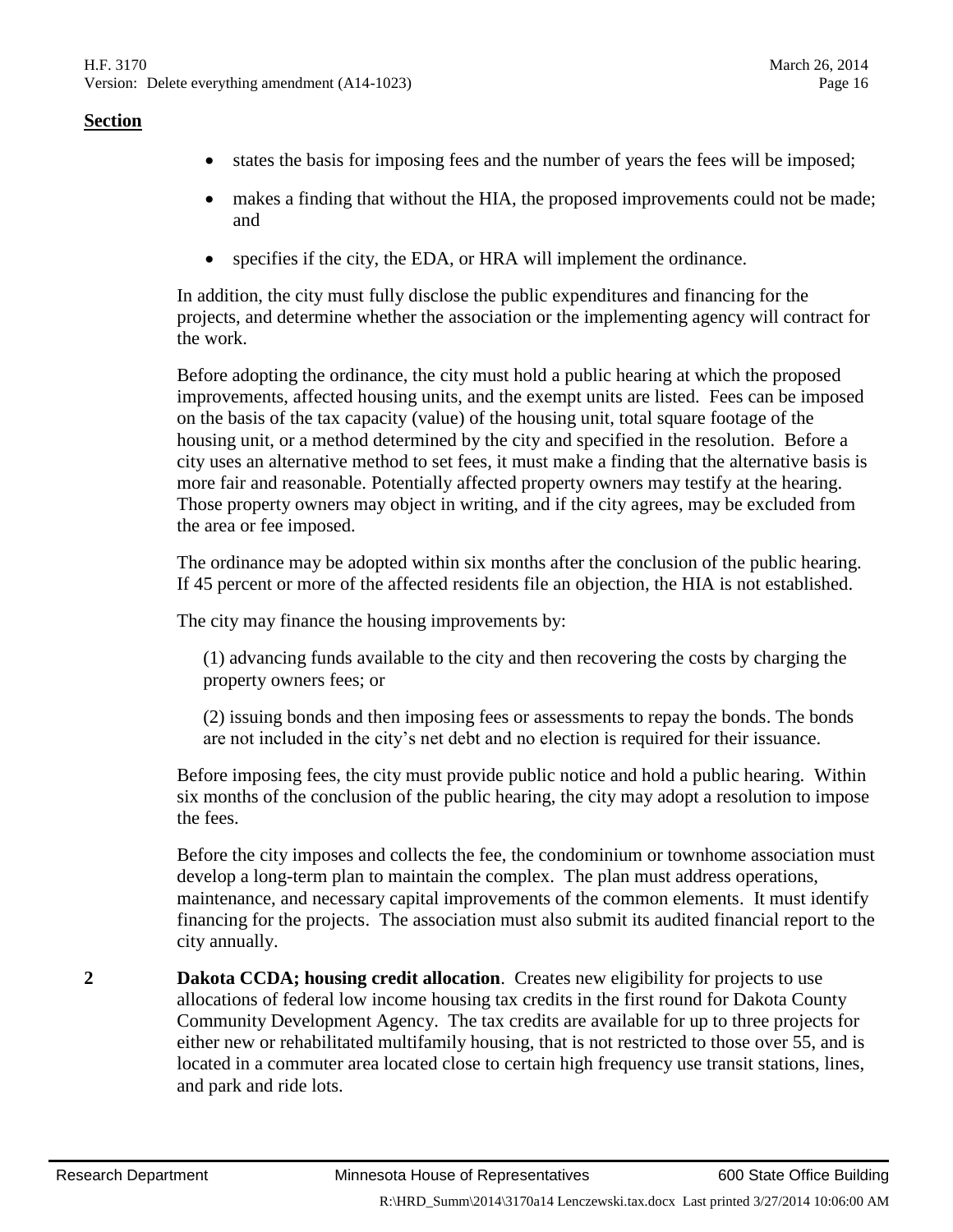Effective without local approval for the 2015 allocation of housing credits.

- **3 Five-year rule.** Extends the special 5-year rule provision enacted in the 2010 Jobs Bill so that the extension runs through at least June 30, 2017, even if that period is longer than 10 years. The latter change will benefit districts certified before December 31, 2007.
- **4 Economic development districts; fiscal disparities option.** Allows cities to elect to make the fiscal disparities contribution for economic development in the same ways that are available for other types of districts. This will allow the city to elect to make the contribution out of the city's tax base. Under present law, the contribution must be made from the TIF district's increment.
- **5 Bloomington.** Modifies the 2013 special legislation for the city of Bloomington that authorized expenditure of one year of the fiscal disparities increment from the Mall of America for the renovation or replacement of the Old Cedar Avenue Bridge. It allows any of the funds not needed to fund the bridge renovation or replacement to be used to improve trails that access the bridge.
- **6 Eagan.** Allows the city of Eagan to elect to compute increment for the Cedar Grove redevelopment TIF district using the current tax rate, not the original tax rate in effect when the district was certified. This will increase increment revenues, since the original tax rate cannot be higher than the current rate.

Allows the city to extend the 5-year rule for TIF District 2-5, a redevelopment district, to seven years.

Effective upon local approval.

**7 Edina.** Authorizes the city of Edina to create one or more housing districts in its Southeast Edina Redevelopment Project Area through June 30, 2017. These housing districts would have a 15-year duration (as compared with 25 years under general law) and would be allowed to satisfy a lower level of affordability (10 percent of the units, as opposed to 40 percent under general law). The city could use revenues from its Southdale 2 economic development district to assist these housing developments under the general law rules that allow additional pooling for affordable housing developments.

Effective upon local approval.

- **8 Shoreview.** Authorizes the city of Shoreview to establish economic development TIF districts for business retention and expansion. Increment from these districts may be used to assist qualified business, defined as businesses that:
	- Already are operating in Shoreview or that do not have any substantial operations in Minnesota
	- Provide an increase in manufacturing, research, service, or professional jobs, at least 75 percent of which will pay wages 25 percent higher than the area median
	- Are not in retail sales or the provision of legal, medical, accounting, financial,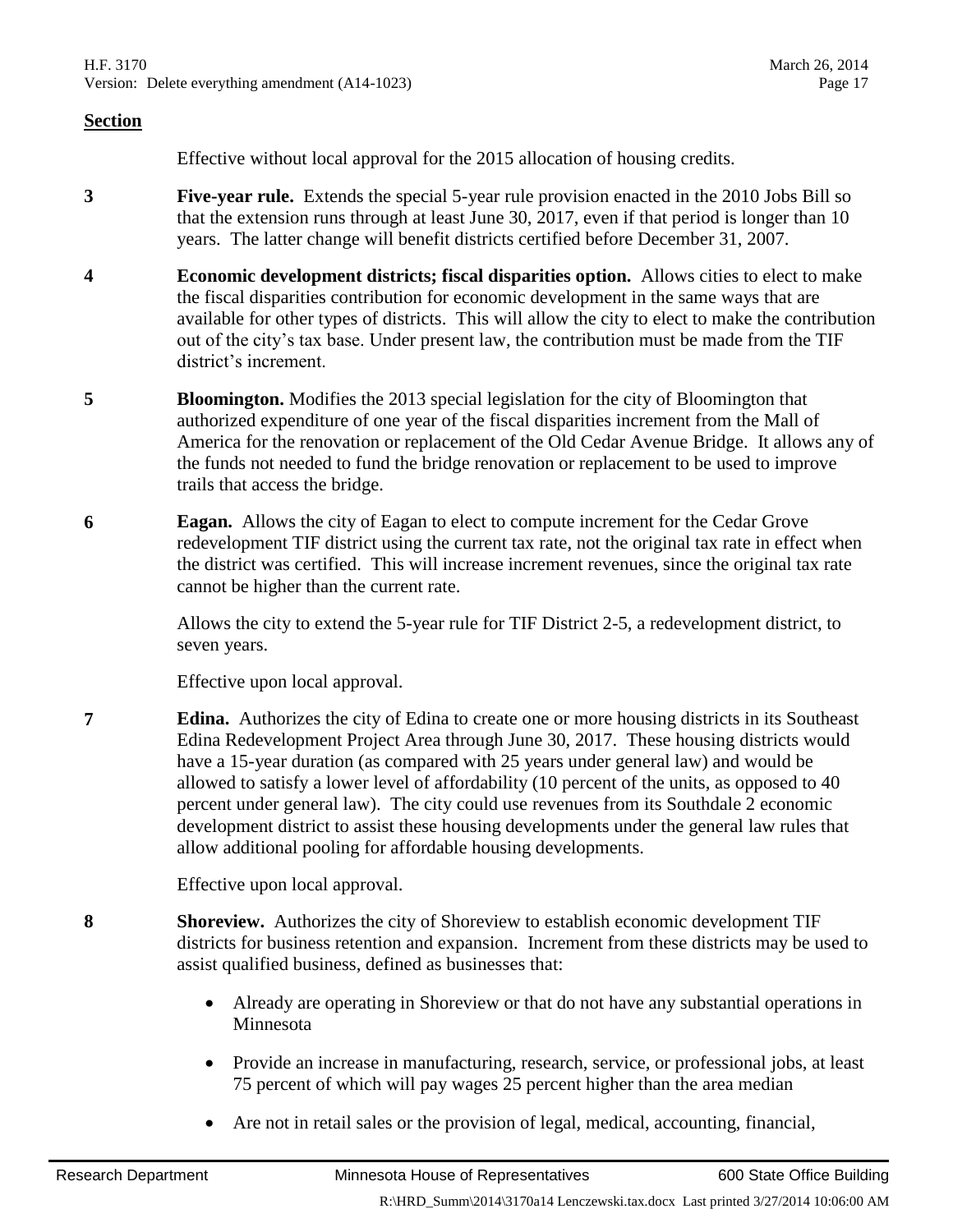entertainment, or similar services from the location

These districts are subject to special rules:

- The duration limit is extended from 8 to 12 years
- The nonqualifying space (e.g., general office space for a manufacturing facility) can be increased to 25 percent from the 15 percent limit under general law
- Up to 20 percent of the increments can be deposited in a business retention or expansion fund the city establishes. The city also is permitted to deposit increments from the pre-1990 district into this fund. The fund can be used for the same types of projects, but is otherwise free of the restrictions that would apply to tax increments.

Effective upon local approval.

#### **Article 7: Miscellaneous**

# **Overview**

Makes various changes in tax procedures and in provisions related to minor taxes, including:

- Modifies the existing Border City program by providing \$1.5 million in aid for 2014, and then \$3 million per year for 2015 through 2019.
- Modifies the notification process for license revocations for failure to file or pay state taxes.
- Modifies the allowed uses of a separate public safety levy in Anoka County.
- Authorizes a levy in the Carlton County Soil and Water Conservation District.
- Lowers the interest rate on confession of judgments for homestead properties.
- Provides purpose statements for new tax expenditures proposed in the bill.

**1 Notice of pending license revocation for nonpayment of taxes.** Requires a licensing authority (for professional and occupational licenses) to notify license holders by certified mail that their license may be revoked for failure to pay state tax of \$500 or more or for failure to file tax returns. This notice must be sent by the authority within 10 days after it received notice from the commissioner of revenue. The notice must include a copy of the notice that the Department of Revenue (DOR) provided to the licensing authority, as well as information on how the licensee can obtain a tax clearance from DOR to avoid the revocation. The licensing authority is required to revoke the license, unless it receives a tax clearance from DOR within 30 days after it received the original notice.

#### **Effective date:** July 1, 2014

**2 Notice and hearing.** Eliminates the requirement for DOR to send the notice to the licensee. (This is replaced by the licensing authority sending the notice under section 2.) Before DOR is allowed to notify the licensing agency it must (under present law) notify the licensee of its intent to require revocation and the licensee's right to request a contested case hearing.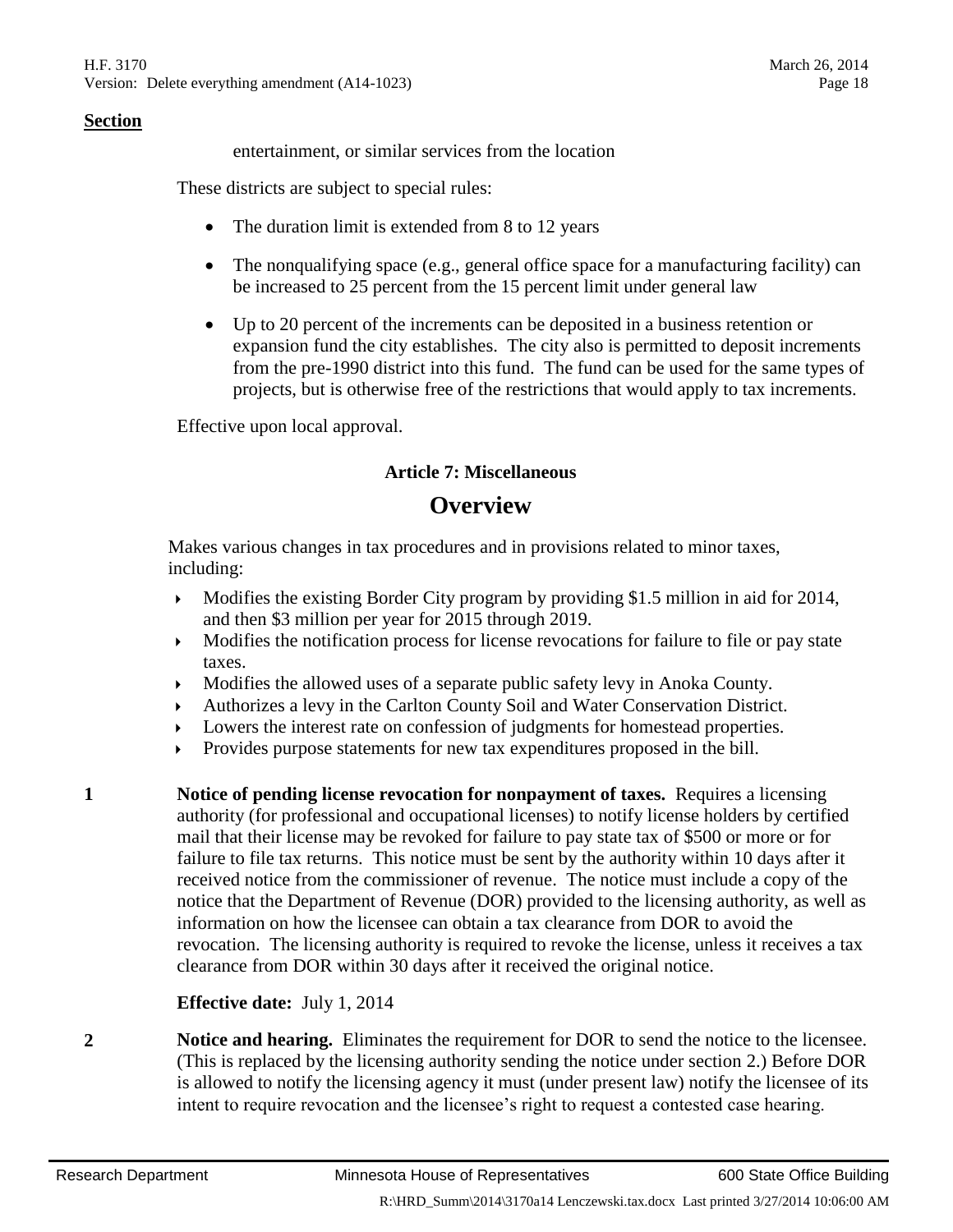**Effective date:** July 1, 2014

**3 Interest rate on unpaid property taxes; composite judgments.** Provides that the interest rate on unpaid taxes in a composite confession of judgment is limited to the rate provided in section [4](#page-18-0) for judgments on parcels that consist in part of homesteaded property.

Effective for judgments entered into after June 30, 2015.

- <span id="page-18-0"></span>**4 Interest rate on unpaid property taxes.** Provides a lower interest rate for homesteaded property (both regular and disabled) on which the taxpayer/property owner has agreed to an installment payment agreement (commonly referred to as "confession of judgment"). Sets the rate for these payments as the greater of:
	- $\triangleright$  5 percent; or
	- 2 percentage points over the prime rate charged by banks to their most creditworthy borrowers.

The commissioner of revenue will annually determine the prime rate based on Federal Reserve data. The rate at the time the installment payment agreement is entered will be fixed (regardless of fluctuations in the prime rate over the term of the installment payment agreement) for the duration of the confession of judgment

**Effective Date:** For judgments entered into after June 30, 2015.

**Background.** Under present law, the interest rate on confession of judgments fluctuates between a minimum of 10 percent and maximum of 14 percent. For 2014 it is 10 percent. By contrast, the interest rate on unpaid state taxes is currently 3 percent. Over the last ten years it has fluctuated between 3 percent and 8 percent.

- **5 Aircraft registration tax.** Makes a technical or clarifying change in the tax rate schedule for the aircraft registration tax enacted by the 2013 legislature to make it clear that the end point of each bracket includes all amounts up to the starting point of the next bracket. Existing law has a \$1 gap in the amounts. The change is effective at the same time as the 2013 change (for registrations beginning on July 1, 2014).
- **6 Authority to levy property taxes and incur debt (Anoka County).** Expands Anoka County's current authority to levy property taxes to pay for bonds to fund countywide public safety improvements and equipment to also allow them to fund pay-as-you-go improvements and equipment. Effective for taxes payable in 2013 through 2023.
- **7 Treatment of levy (Anoka County).** Allows the levy for both bond repayment and pay-asyou-go projects under section [5](#page-1-2) to be a separate line item on the proposed property tax notice and the property tax statement. Effective for taxes payable in 2013 through 2023.
- **8 Permanent zone allocation.** Allocates \$1.5 million in calendar year 2014 and \$3 million per calendar year in 2015 through 2019 to the border city enterprise zone program. These allocations would expire, if they are unused, at the end of each calendar year. Under present law, the one-time allocations carryover until used. As with the one-time allocations, the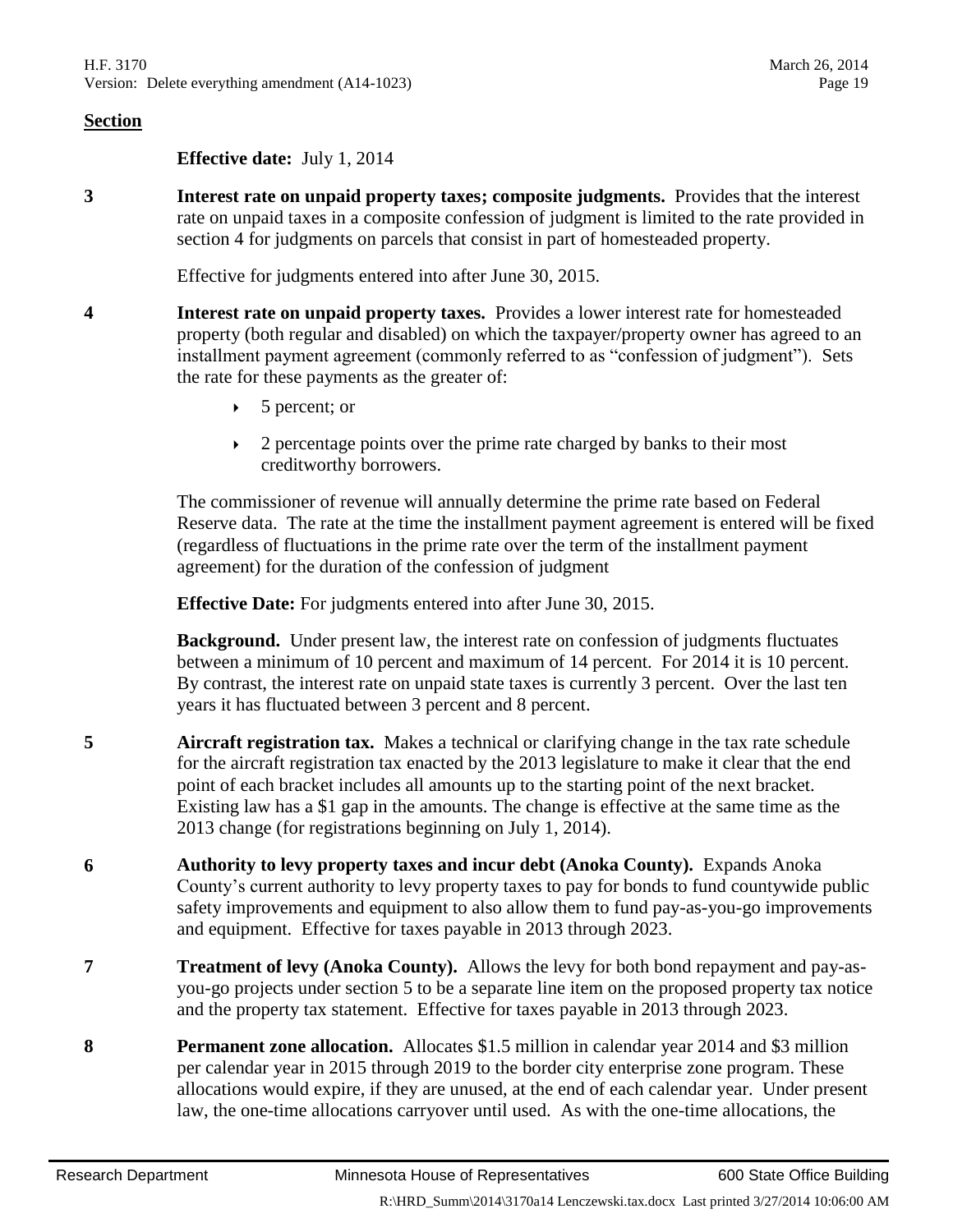cities (Breckenridge, Dilworth, East Grand Forks, Moorhead, and Ortonville) could allocate the amounts between the two programs – the border city enterprise zone and border city development zone programs. The latter program is focused on attracting new or expanding businesses, while the enterprise zone program is also available to existing businesses to offset the differential in tax and businesses costs with the neighboring states (North or South Dakota).

**Effective date:** July 1, 2014, but \$1.5 million is provided for calendar year 2014.

**9 Business tax credit.** Increase the maximum per worker tax credit that may be provided to border city businesses from \$1,500 to \$3,000.

**10 Carlton County Soil and Water Conservation District.** Authorizes Carlton County to impose a levy on behalf of the Carlton County Soil and Water Conservation District to pay the costs of planning, constructing and equipping an office and storage facility for the District. Provides that the levy authority expires after the principal, interest, and any costs of a loan to finance the project have been paid off, or that the levy authority expires if the district is unable to obtain a loan for the project prior to May 1, 2017.

The levy authority is subject to local approval by the Carlton County board.

**11 Purpose statements for tax expenditures.** Provides purpose statements for various tax expenditures added by the bill as follows:

- Income tax subtraction for discharge of indebtedness income, in response to the national housing crisis.
- Income tax subtraction for National Guard members in Active Guard/Reserve status to provide equitable tax treatment with other members of the military.
- Research credit for sole proprietors to provide equitable tax treatment with other business types
- Estate tax situs rules for qualified art to prevent Minnesota's estate tax from discouraging nonresident owners of art from loaning it to Minnesota nonprofit museums.
- Sales tax exemption for coin-operated amusement devices to reduce tax pyramiding
- Expansion of sales tax exemption for local governments to reduce the cost of local services, remove a barrier to intergovernmental cooperation, and reduce compliance and administrative costs
- Sales tax exemption for fundraising sales by nonprofits to reflect the impact of inflation and reduce compliance costs.
- Microdistillery credit to encourage development and marketing of products by Minnesota niche distillers.

**Background.** Minnesota Statutes, section 3.192, requires bills that create new tax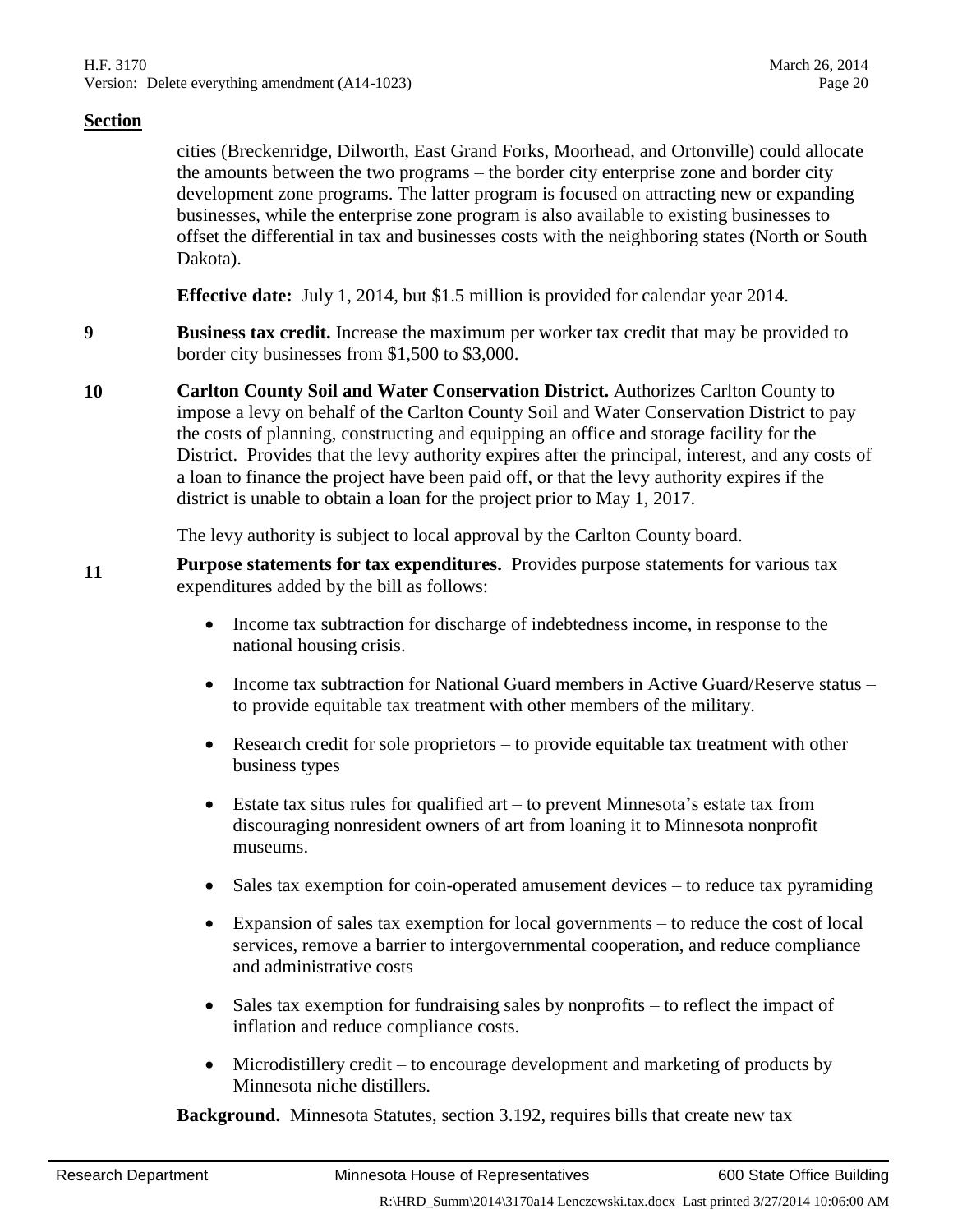expenditures or renew existing tax expenditures to provide a purpose for the tax expenditure and a standard or goal for use in measuring its effectiveness.

#### **Article 8: Unsession**

# **Overview**

Eliminates and repeals obsolete provisions.

- **1 Debt; definition.** Strikes a reference to a "debt qualification plan" in the definition of "debt" in the state debt collection chapter. The department no longer uses debt qualification plans, but instead uses service level agreements. Effective the day following final enactment.
- **2 Referring agency; definition.** Replaces a reference to "debt qualification plan" with "agreement" in the definition of "referring agency" in the state debt collection chapter. The department no longer uses debt qualification plans, but instead uses service level agreements. Effective the day following final enactment.
- **3 Collection services for referring agencies.** Strikes a reference to a "debt qualification plan". The department no longer uses debt qualification plans, but instead uses service level agreements. Effective the day following final enactment.
- **4 Contracts for collection of debt.** Removes references to the commissioner of management and budget, since current practice is for the commissioner of revenue to contract directly with collection entities. Effective the day following final enactment.
- <span id="page-20-0"></span>**5 Notice to debtor.** Moves the requirement that the commissioner advise debtors of collection costs and the right to cancellation from the section of statute imposing collection costs to the section requiring notice to debtors. Effective the day following final enactment.
- **6 Imposition of collection costs.** Strikes the requirement that the commissioner advise debtors of collection costs, which is reinstated in section [5.](#page-20-0) Strikes an obsolete sentence appropriating collection costs collected by private agencies to referring agencies to pay collection fees because collection fees to private agencies are now paid by the department. Also strikes an outdated reference to the commissioner of management and budget. Effective the day following final enactment.
- **7 Cancellation of collection costs.** Strikes references to the no longer existing unit of the department of revenue that collected only nontax debt. The entire Collection Division collects both tax and nontax debt. Effective the day following final enactment.
- **8 Rate for collection costs.** Strikes references to the no longer existing unit of the department of revenue that collected only nontax debt. The entire Collection Division collects both tax and nontax debt. Effective the day following final enactment.
- **9 Reforestation areas, 1931.** Eliminates obsolete tax references (to property tax base amounts in 1931) under a program allowing counties to apply for the state takeover of lands for

R:\HRD\_Summ\2014\3170a14 Lenczewski.tax.docx Last printed 3/27/2014 10:06:00 AM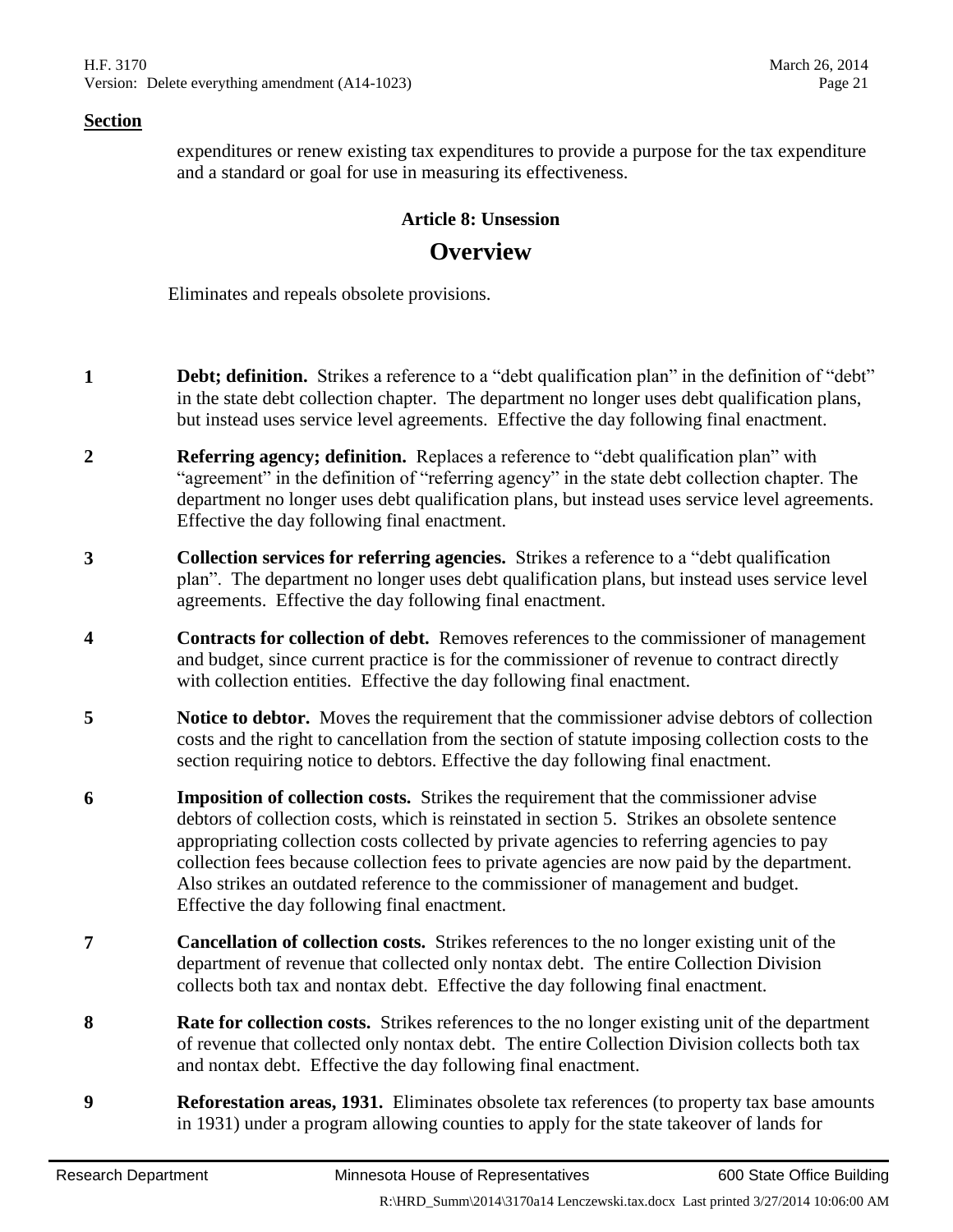reforestation.

- **10 Reforestation areas, 1933.** Eliminates obsolete tax references (to property tax base amounts in 1933) under a program allowing counties to apply for the state takeover of lands for reforestation.
- **11 Drycleaner fee.** Provides that sellers of dry cleaning solvents must file their returns and pay the tax at the same time and in the same manner that they pay their sales tax. Effective for fees due after June 30, 2014.
- **12 County road and bridge levy.** Eliminates an obsolete reference to the tax on money and credits. This tax has not been imposed since the 1940s and was formally repealed in 1979.
- **13 State board of equalization.** Strikes an unnecessary phrase relating to the continuation of the state board of equalization, since remaining language provides that the commissioner may exercise all powers of the board. Effective the day following final enactment.
- <span id="page-21-0"></span>**14 State board of equalization.** Strikes paragraphs authorizing the board to reduce aggregate valuations, and amends paragraphs allowing for increases in valuations to allow for increases or decreases. Effective the day following final enactment.
- **15 State board of equalization; public utility property.** Strikes unnecessary language providing that public utility property is treated as a separate class of property notwithstanding the fact that its class rate is the same as that of commercial industrial property. Effective the day following final enactment.
- **16 Claimant agency; revenue recapture.** Strikes references to the no longer existing unit of the department of revenue that collected only nontax debt. The entire Collection Division collects both tax and nontax debt. Effective the day following final enactment.
- **17 Data practices; biotechnology zones.** Eliminates a reference to the biotechnology and health science industry zone in the DOR data practices law. Section [94](#page-27-0) repeals the biotechnology zone law, which has not been funded since the FY 2004-05 biennium.
- **18 Notification requirements; sales and use taxes.** Strikes an outdated requirement that the electronic notification of sales tax permit holders begin no later than December 31, 2009. Effective the day following final enactment.
- **19 Payment agreement fee.** Strikes obsolete language that indicates the payment agreement fee reflects the commissioner's costs for entering into payment agreements. When the payment agreement fee was initially proposed, it was a flat \$25 fee that was adjusted annually to reflect the commissioner's costs. It was subsequently changed to a flat \$50 fee with no annual adjustment, but the language referencing the commissioner's costs was not removed. Effective the day following final enactment.
- **20 Exempt property.** Strikes language exempting specific personal property, which is covered by the remaining general-exemption language for personal property. Effective the day following final enactment.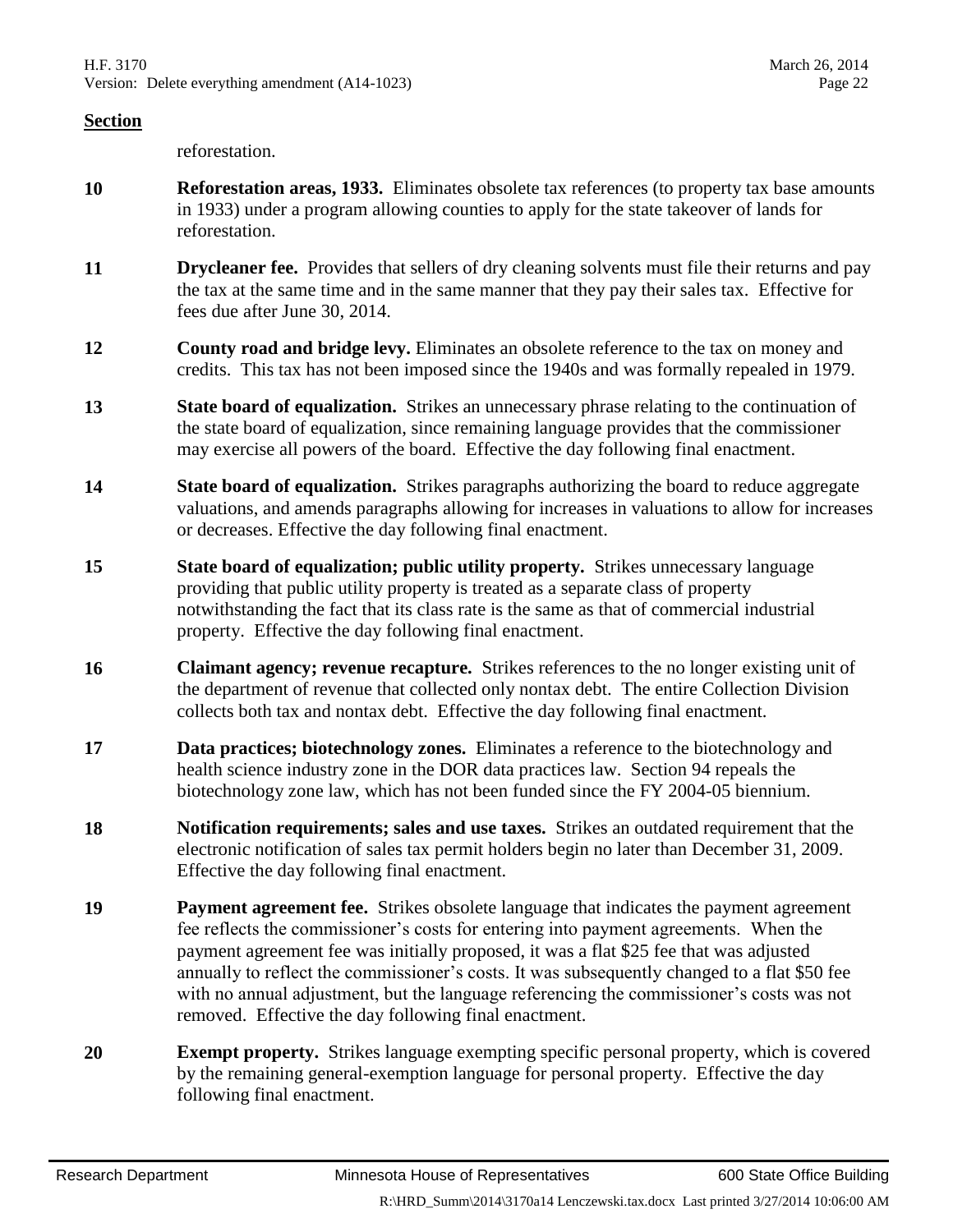- **21 Exceptions to exemption from taxation.** Strikes an obsolete references to telegraph companies (the outdated communication system of sending messages by telegram). Effective the day following final enactment.
- **22 Time for filing exemption statements.** Strikes a cross reference to a subdivision repealed by section [94.](#page-27-0)
- **23 Utility personal property.** Strikes a cross reference to a subdivision repealed by section [94](#page-27-0) and to a previously repealed subdivision.
- **24 Wind energy production tax.** Eliminates obsolete language governing past distributions of wind energy production tax revenues.
- **25 Market value definition.** Strikes a reference to class 2e property, which is being eliminated in article 2.
- **26 County assessor salaries.** Removes obsolete assessor salary scales and compensation for city and county assessors. This language provides minimum compensation levels that are far below current assessor salaries. Effective the day following final enactment.
- **27 Assessment books; school districts.** Removes the requirement that school district numbers be recorded in paper assessment books. At the present counties electronically maintain the required information about the school district in which property lies. Effective the day after final enactment.
- **28 Valuation of income-producing property.** Strikes language specifying that only certain assessors may value income-producing property, "Beginning with the 1995 assessment." Because the 1995 assessment is long past, this phrase is now obsolete. Effective the day following final enactment.
- **29 Private golf club guidelines.** Strikes obsolete language that required the commissioner to mail qualification guidelines related to outdoor recreation space for private golf courses to county attorneys and county assessors within 60 days of May 26, 1989, and for assessors to mail those guidelines to each golf club in the county within 15 days of receiving the guidelines from the commissioner. Effective the day following final enactment.
- **30 Sales ratio.** Updates a cross-reference to reflect changes in section [14.](#page-21-0)
- **31 Disparity reduction aid.** Provides that disparity reduction aid (DRA) is not recalculated each time there is a change in class rates.
- **32 Assessment books; exempt property.** Removes the requirement that exempt property be recorded in paper assessment books. At the present counties electronically maintain the required information about exempt property. Effective the day after final enactment.
- **33 Board meetings.** Strikes an obsolete requirement that assessors bring assessment books and papers to board meetings, and update information in paper assessment books. At present, counties maintain assessment information electronically. Effective the day after final enactment.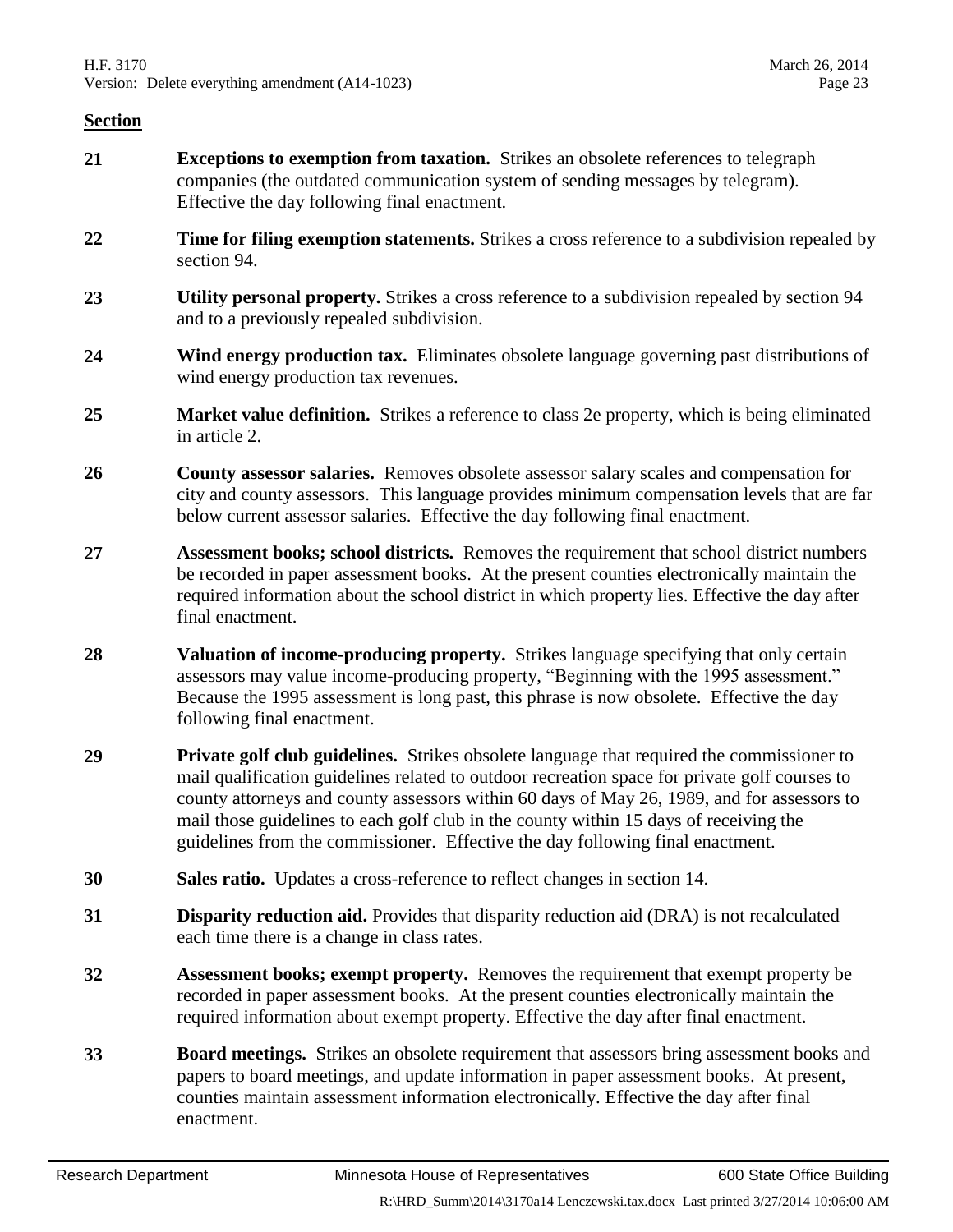- **34 Special boards of review.** Strikes superfluous language that includes cities with charters that provide for a board of equalization in those cities authorized to appoint special boards, since the underlying language allows all cities to appoint special boards. Effective the day after final enactment.
- **35 Computation of tax capacity.** Strikes outdated references to taxes payable in 1989 and 1990. Effective the day after final enactment.
- **36 Local tax rate.** Strikes outdated references to taxes payable in 1989 and 1990. Effective the day after final enactment.
- <span id="page-23-0"></span>**37 Special levies.** Eliminates obsolete provisions from the definition of special levies under general law. This provision is not now in effect; the 2014 levy limits were imposed under a temporary, uncodified provision of law that only recognized selected special levies.
- **38 Special levy authorization.** Updates a cross-reference to reflect changes in section [37.](#page-23-0)
- **39 Special levy exemption.** Updates a cross-reference to reflect changes in section [37.](#page-23-0)
- **40 Interest on delinquent property taxes.** Eliminates obsolete language relating to calculation of interest on delinquent property taxes. Since 1991, these rates have been superseded by the rates set in subdivision 1a.
- **41 Real estate tax judgments.** Strikes obsolete references to paper judgment books. These records are now maintained electronically. Effective the day after final enactment.
- **42 Transmittal of judgments to county auditor.** Strikes obsolete references to paper judgment books. These records are now maintained electronically. Effective the day after final enactment.
- **43 Payment before judgment.** Strikes obsolete references to paper judgment books. These records are now maintained electronically. Effective the day after final enactment.
- **44 Installment payments for tax-forfeited property.** Replaces obsolete references to 1941 statutes with references to current statutes. Effective day following final enactment.
- **45 Tax judgment sales.** Removes obsolete date-specific language related to public sales of property against which there is a tax judgment. Effective the day following final enactment.
- **46 Certificate of sale.** Strikes an obsolete references to telegraphs. Effective the day following final enactment.
- **47 Recording of sales.** Strikes obsolete references to paper judgment books. These records are now maintained electronically. Effective the day after final enactment.
- **48 Tax judgment sales.** Removes obsolete date-specific language related to public sales of property against which there is a tax judgment, and also strikes obsolete references to telegraphs. Effective the day following final enactment.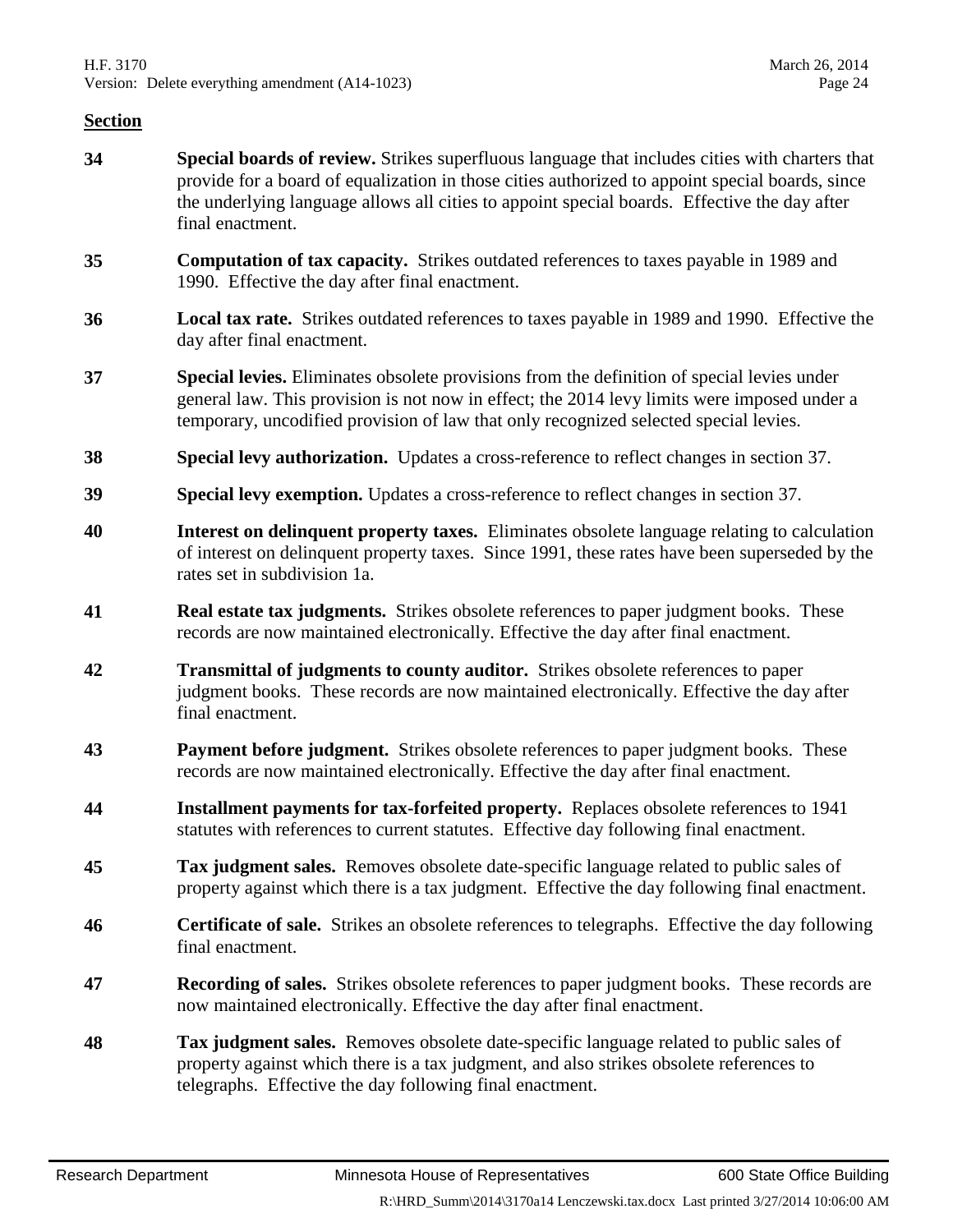- **49 Auditor's certificate.** Strikes obsolete references to paper judgment books. These records are now maintained electronically. Effective the day after final enactment.
- **50 Redemption period.** Strikes obsolete redemption provisions for land in the Loring Park neighborhood for redemption periods beginning after June 30, 1991, but before July 1, 1996. Effective the day following final enactment.
- **51 Tax judgments.** Strikes obsolete references to paper judgment books. These records are now maintained electronically. Effective the day after final enactment.
- **52 Duties after sale.** Strikes obsolete references to telegraphs. Effective the day following final enactment.
- **53 Easements.** Strikes obsolete references to telegraphs. Effective the day following final enactment.
- **54 Repurchase of tax-forfeited property.** Strikes obsolete date-specific language. Effective the day following final enactment.
- **55 Service fee.** Strikes obsolete date-specific language. Effective the day following final enactment.
- **56 Conditions of repurchase.** Strikes obsolete references to telegraphs. Effective the day following final enactment.
- **57 Forfeited land.** Strikes obsolete references to session laws. Effective the day following final enactment.
- **58 Documentary stamps.** Removes references to obsolete deed tax documentary stamps, which are no longer used to reflect that deed tax has been paid. Effective the day following final enactment.
- **59 Estimated tax.** Strikes duplicative language that says estimated payments are not required if the estimated tax is less than \$500, which appears elsewhere in chapter 289A.
- **60 Domestic corporation.** Eliminates references to domestic international sales corporations and foreign sales corporations, entities which no longer exist under federal law. Effective beginning in tax year 2014.
- **61 Subtractions from taxable income; corporations.** Strikes an obsolete subtraction for the difference between state-allowed and federally-allowed intangible drilling costs, which applied to costs incurred in taxable years prior to 1987. Effective beginning in tax year 2014.
- <span id="page-24-0"></span>**62 Basis modifications.** Strikes obsolete language related to the Accelerated Cost Recovery System (ACRS). All assets placed in service using ACRS have now been completely depreciated, and Minnesota now uses the same depreciation schedule as federal law, making the adjustments stricken obsolete. Effective for taxable years beginning after December 31, 2013.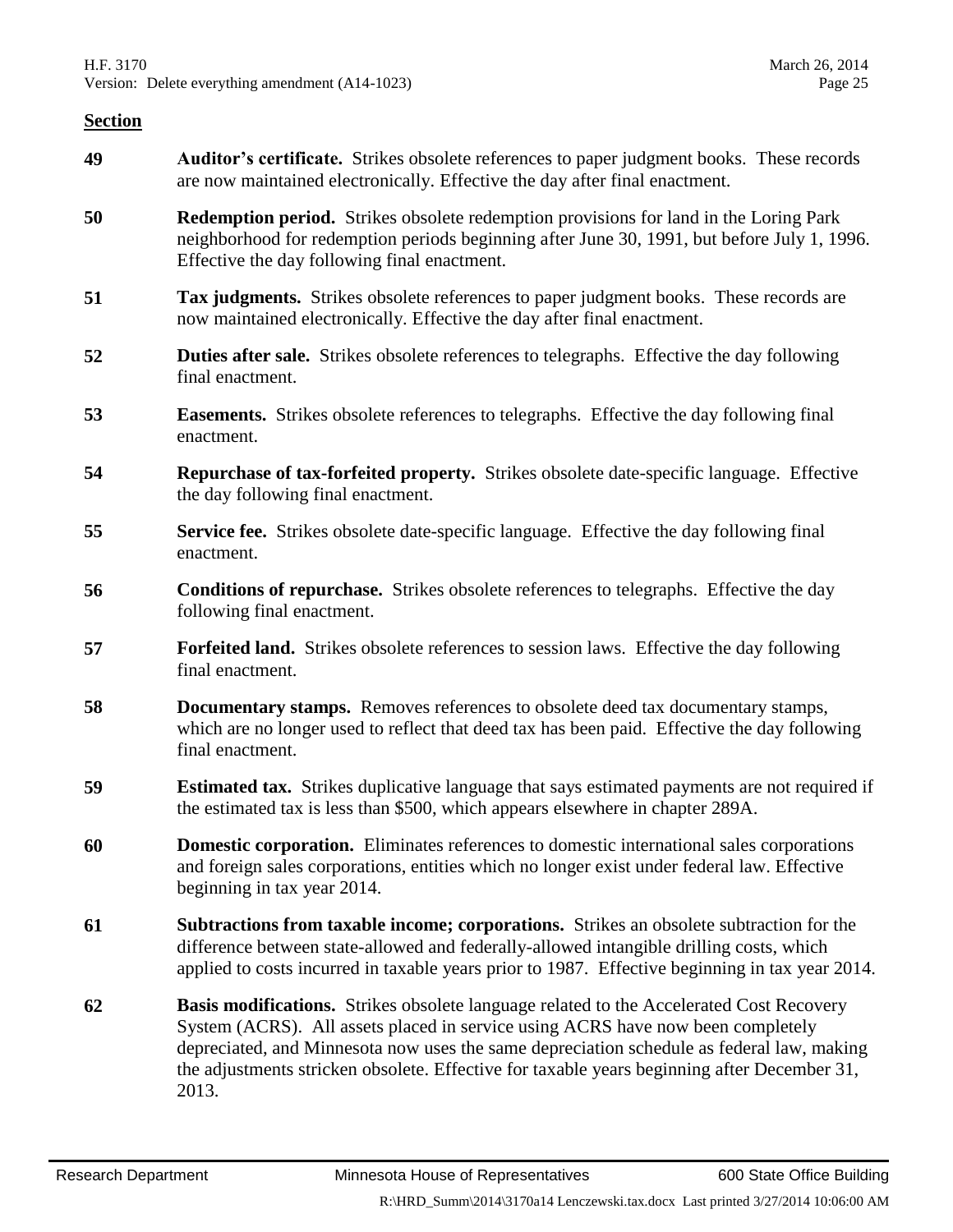- **63 Taxable income definition.** Eliminates reference to the biotechnology and health science industry zone in the definition of taxable income. Section [94](#page-27-0) repeals the biotechnology zones, which have not been funded since the FY 2004-05 biennium. Effective beginning in tax year 2014.
- **64 Jurisdiction to tax.** Strikes an obsolete reference to telegraphs. Effective the day following final enactment.
- **65 Annual accounting period.** Strikes obsolete language regarding accounting periods. Because Minnesota's tax calculation starts with federal taxable income, income taxpayers must use the same accounting periods for Minnesota purposes as used for federal purposes. Effective for taxable years beginning after December 31, 2013.
- **66 Accounting periods.** Strikes directions on changing accounting periods, since Minnesota income taxpayers must use the same accounting periods for Minnesota purposes as used for federal purposes. Effective for taxable years beginning after December 31, 2013.
- **67 Alternative minimum tax; corporations.** Strikes an obsolete adjustment for the difference between state-allowed and federally-allowed intangible drilling costs, which applied to costs incurred in taxable years prior to 1987. Also eliminates the exemption for biotechnology and health science industry zone income under the corporate alternative minimum tax. Effective beginning in tax year 2014.
- **68 Minimum fee.** Eliminates the exemption for biotechnology and health science industry zone factors (property and payrolls) under the minimum fee. Effective beginning in tax year 2014.
- **69 Net operating loss carryover.** Strikes obsolete language regarding net operating losses incurred in taxable years beginning before January 1, 1987, which allowed five-year carryovers and three-year carrybacks. These periods are now complete. The remaining language allows losses incurred in taxable years beginning after January 1, 1987 to be carried over for fifteen years. Effective for taxable years beginning after December 31, 2013.
- **70 Sales of tangible personal property.** Strikes a phrase made obsolete by previous changes to the sales factor regarding sales of tangible personal property made within this state. Effective the day following final enactment.
- **71 Taxable income; S corporations.** Strikes a reference to depreciation modifications made obsolete by the changes in section [62.](#page-24-0) Effective beginning in tax year 2014.
- **72 Sales and purchase; admissions.** Strikes a reference to "Turkish baths" which are included in the definition of "steam baths". Effective the day following final enactment.
- **73 Nonprofit tickets or admissions.** Strikes language that phased-in the requirement that the nonprofit's annual revenue include a fixed percentage of voluntary contributions, which is obsolete since the phase-in was completed in 2004, at 5 percent. Effective the day following final enactment.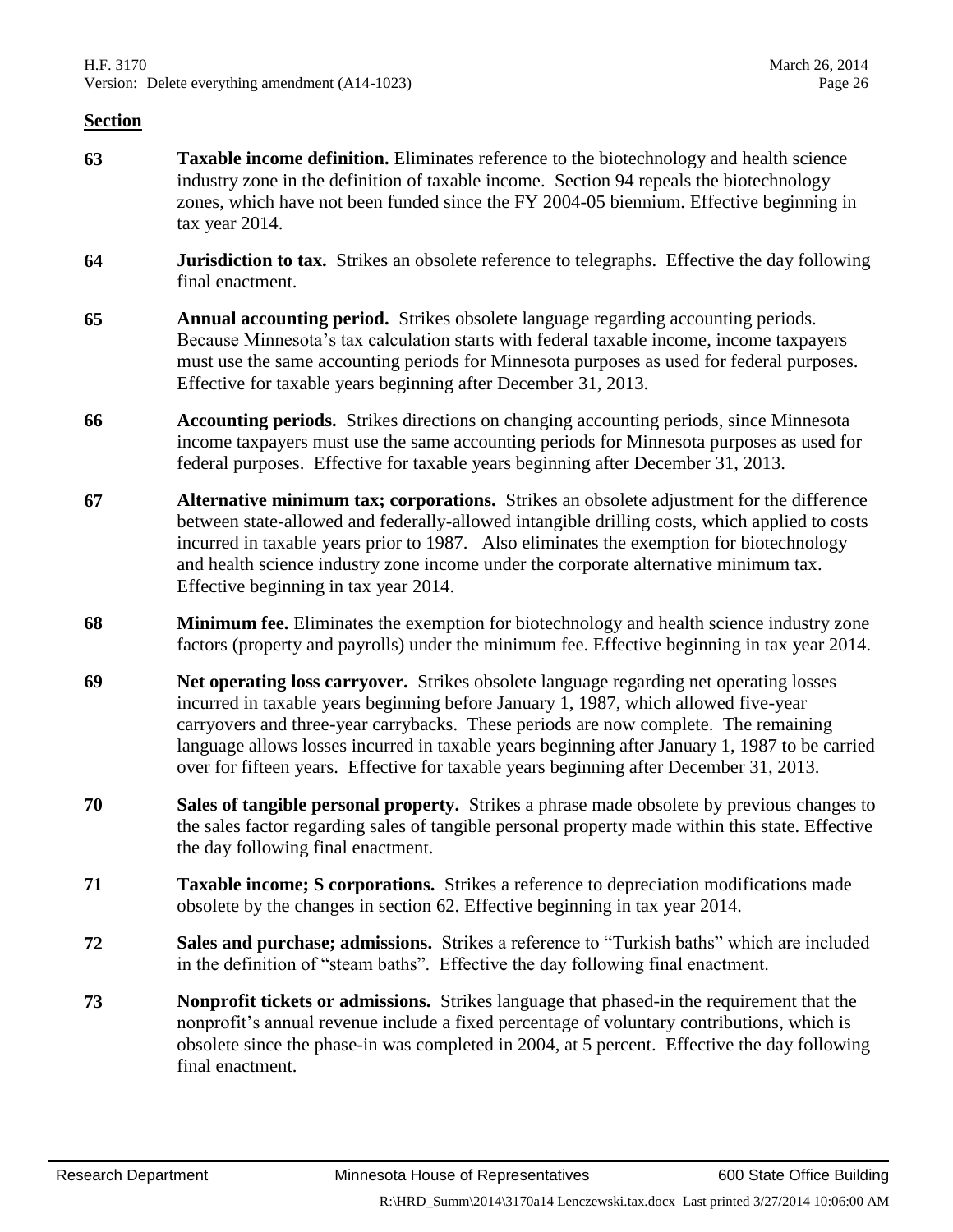- <span id="page-26-0"></span>**74 Sales tax refunds.** Eliminates obsolete reference to sales tax refunds for the Long Lake Conservation Center which has been completed and a meat processing facility that was never built. Effective the day after final enactment.
- **75 Cross references.** Updates cross references to reflect changes made in section [74.](#page-26-0)
- **76 Cross references.** Updates cross references to reflect changes made in section [74.](#page-26-0)
- **77 Deposit of revenues.** Strikes deposit percentages that relate to past years 2001, 2002, 2003, and 2004 for the deposit of Lottery in lieu of taxes. Effective the day following final enactment.
- **78 Allocation of revenues.** Strikes deposit allocation provisions that relate to past years 2007, 2008, 2009, 2010 and up to June 30, 2011, for motor vehicle sales tax. Effective the day following final enactment.
- **79 Cigarette license application forms.** Strikes specific items required on cigarette and tobacco products license application forms; underlying statute provides for the commissioner to prescribe the form. Effective the day following final enactment.
- **80 Life insurance tax rate.** Eliminates obsolete references to now expired insurance premiums tax rates on life insurance.
- **81 Aggregate tax.** Eliminates references to specific counties in the aggregate tax statute. Under present law, any county is now authorized to impose this tax. Effective on January 1, 2015.
- **82 Assessor salaries.** Removes obsolete assessor salary scales and compensation for city and county assessors. This language provides minimum compensation levels that are far below current assessor salaries. Effective the day following final enactment.
- **83 Police and fire retirement supplemental aid.** Strikes outdated language inadvertently retained after the changes made by Laws 2013, Chapter 143. Effective the day after final enactment.
- **84 Acceptance of gifts.** Eliminates the market value limitations on the types of second, third, and fourth class cities that are authorized to receive gifts, including gifts that are partially repaid as annuities.
- **85 Compact development TIF districts.** Eliminates reference to compact development TIF districts. The authority to establish these districts expired in 2012 and was apparently never used.
- **86 TIF administrative expenses.** Eliminates obsolete language in the TIF statute governing administrative expenses.
- **87 TIF; biotech zones.** Clarifies that the special TIF authority for biotechnology and health science industry zones can be used until those zones expire. This authority is not dependent on state funding of the zone and remains viable until the three zones (in Minneapolis, St. Paul., and Rochester) expire at the end of 2015.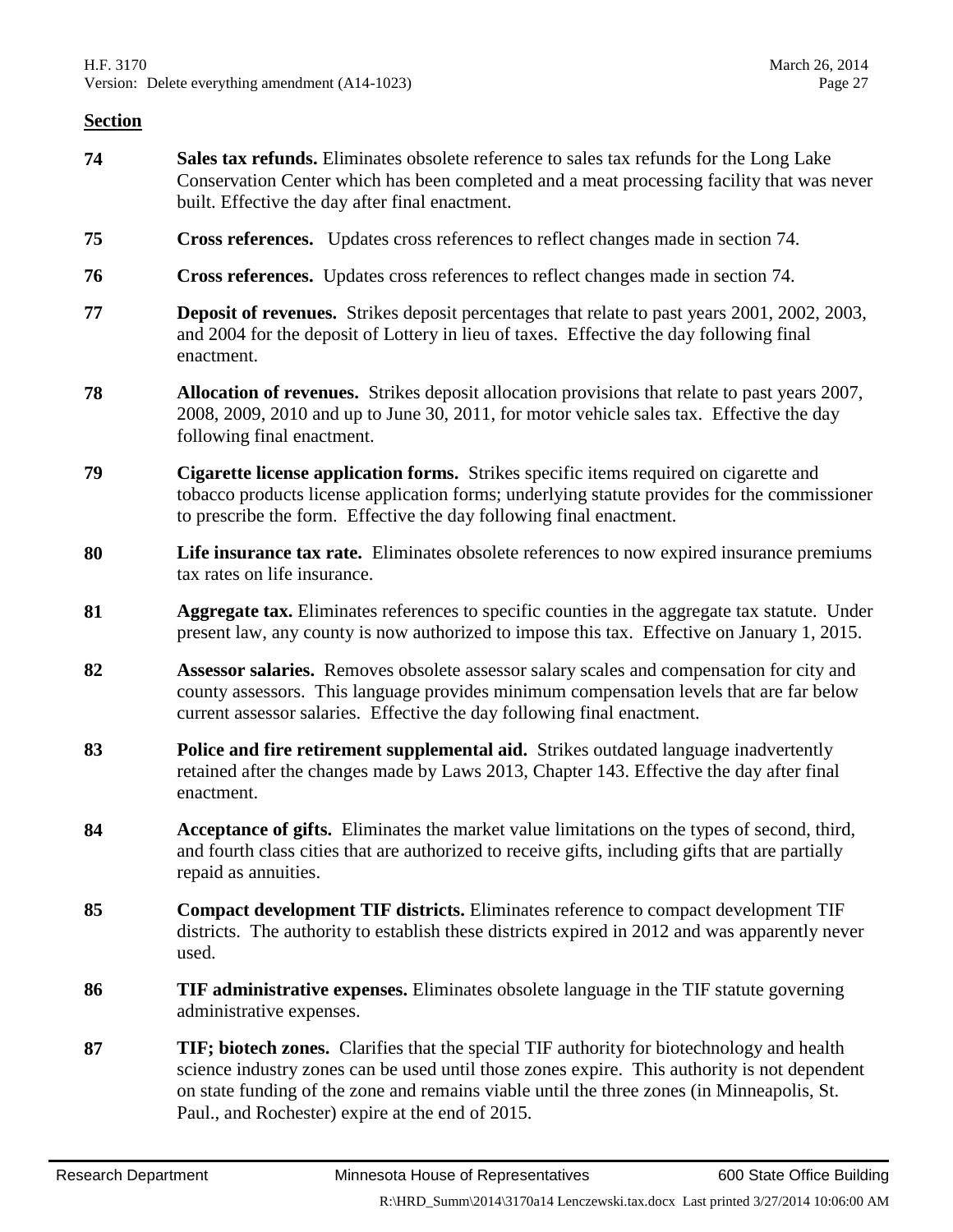- **88 MAC bonds.** Eliminates an obsolete reference to the tax on money and credits in a Metropolitan Airports Commission bonding statute. This tax has not been imposed since the 1940s and was formally repealed in 1979.
- **89 County program aid.** Removes outdated provisions for 2009 county program aid to Pine County, which has already been paid and is no longer effective. Effective the day following final enactment.
- **90 Local government aid.** Strikes references to the road accident factor, which is no longer used as a factor for calculating local aid. Effective the day following final enactment.
- **91 County program aid.** Strikes a cross-reference to a provision repealed in section [94.](#page-27-0) Effective the day after final enactment.
- **92 Cost of transcripts.** Strikes a cross-reference to a provision repealed in section [94.](#page-27-0) Effective the day after final enactment.
- **93 Revisor's Instruction.** Instructs the Revisor of Statutes to make all necessary cross references in Minnesota Statutes and rules and other changes consistent with the changes made in this article.
- <span id="page-27-0"></span>**94 Repealer.** Repeals the following statutes:

| <b>Statute</b>                                             | <b>Description</b>                                                                                                                                                                                                                       |
|------------------------------------------------------------|------------------------------------------------------------------------------------------------------------------------------------------------------------------------------------------------------------------------------------------|
| 8                                                          | 16D.02, subds. 5 and Provides definitions of "debt qualification plan" and "enterprise"<br>which are no longer used.                                                                                                                     |
| 16D.11, subd. 2                                            | Obsolete computation and requirement to return debts.                                                                                                                                                                                    |
| 270C.131                                                   | Quarterly sales tax reports no longer used by Explore Minnesota<br>Tourism.                                                                                                                                                              |
| 270C.53                                                    | Authority to abate the liability of a taxpayer who is not able to pay a<br>delinquent tax liability if the taxpayer agrees to perform<br>uncompensated public service; which according to DOR has not been<br>used in a number of years. |
| 270C.991, subd. 4                                          | Authorization for the property tax working group, which has<br>completed its work.                                                                                                                                                       |
| 272.02, subds. 1, 1a,<br>43, 48, 51, 53, 67,<br>72, and 82 | Personal property tax exemptions for public utility projects that were<br>not constructed.                                                                                                                                               |
| 272.027, subd. 2                                           | Personal property tax exemption for public utility project that was not<br>constructed.                                                                                                                                                  |
| 272.031                                                    | Unnecessary language specifying that abbreviations may be used in                                                                                                                                                                        |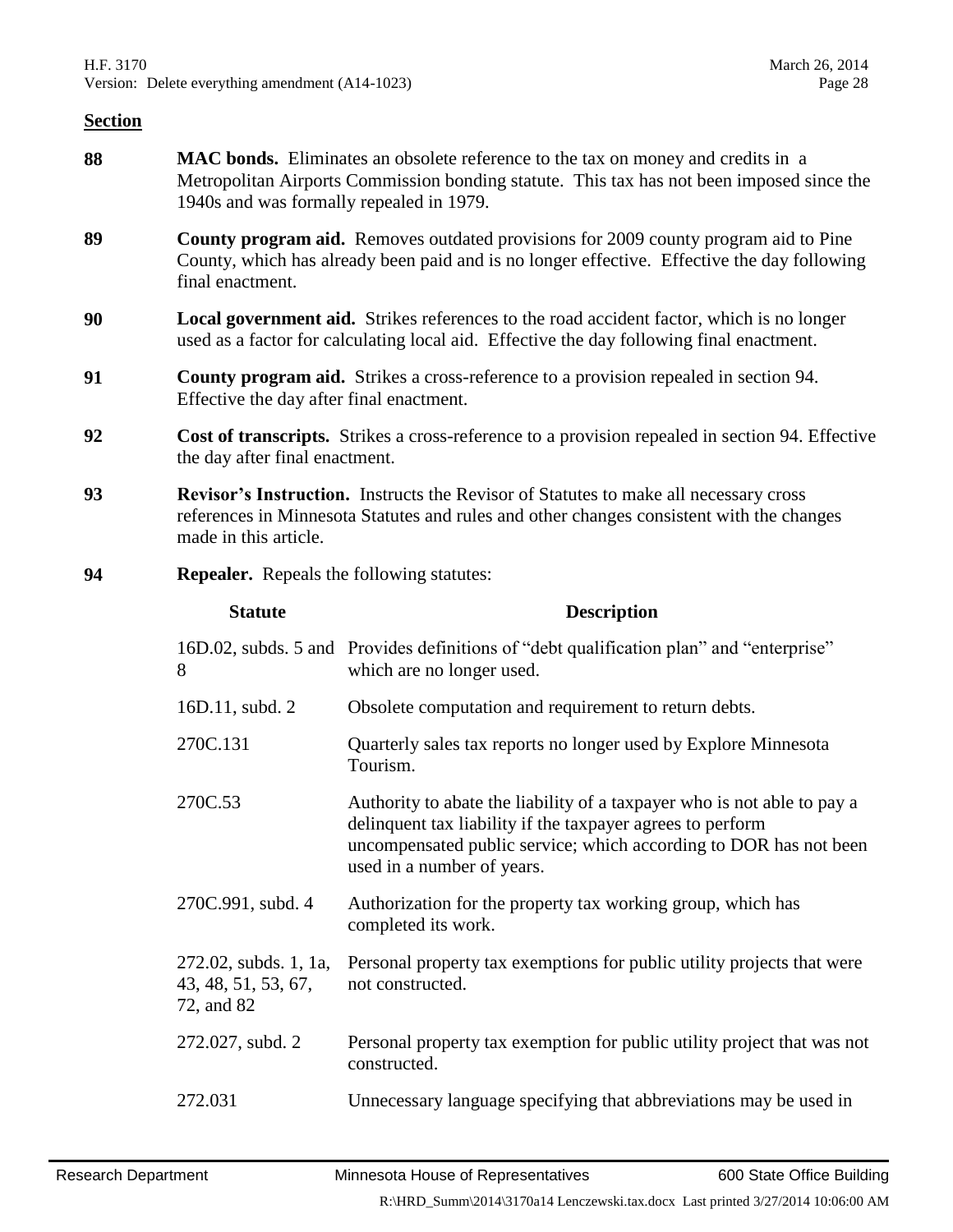property tax records.

| 273.015, subd. 1   | Requirement that property tax statements be rounded to the nearest<br>even cent. Counties round property tax to the nearest dollar, which<br>makes this provision obsolete. |
|--------------------|-----------------------------------------------------------------------------------------------------------------------------------------------------------------------------|
| 273.03, subd. 3    | Superfluous language specifying that other laws that are not<br>inconsistent with certain statutes continue in full force and effect.                                       |
| 273.075            | Instructional courses for certain assessors and auditors that were<br>funded with a 1971 appropriation.                                                                     |
| 273.1103           | Net debt conversion from full and true market value to assessed<br>market (this was completed in the 1970s and replaced by net tax<br>capacity in 1989).                    |
| 273.1383           | 1997 flood loss replacement aid.                                                                                                                                            |
| 273.1386           | 2002 flood loss replacement aid.                                                                                                                                            |
| 273.1398, subd. 4b | Obsolete provision related to the state takeover of court costs.                                                                                                            |
| 273.80             | Distressed homestead reinvestment exemption for homes damaged<br>before May 1, 2003.                                                                                        |
| 275.77             | Temporary suspension of new or increased maintenance of effort<br>requirements – expired July 1, 2011.                                                                      |
| 279.32             | Obsolete provision related to lands with delinquent tax repurchased<br>before 1936.                                                                                         |
| 281.173, subd. 8   | Limits the applicability of statute relating to the redemption periods<br>for certain abandoned properties to tax judgment sales on or after<br>April 13, 1996.             |
| 281.174, subd. 8   | Limits the applicability of statute relating to the redemption periods<br>for certain vacant properties to tax judgment sales on or after April 13,<br>1996.                |
| 281.328            | Obsolete provision validating assignment certificates issued before<br>January 1, 1972.                                                                                     |
| 282.10             | Obsolete provision authorizing reimbursement of tax forfeiture<br>purchases made before 1940 that are invalidated by a court.                                               |
| 282.23             | Obsolete provision related to tax forfeiture sales in 1926 and 1927.                                                                                                        |
| 287.20, subd. 4    | Definition of "documentary stamps," which is obsolete because such<br>stamps are no longer used to verify that deed tax has been paid on<br>recorded conveyances.           |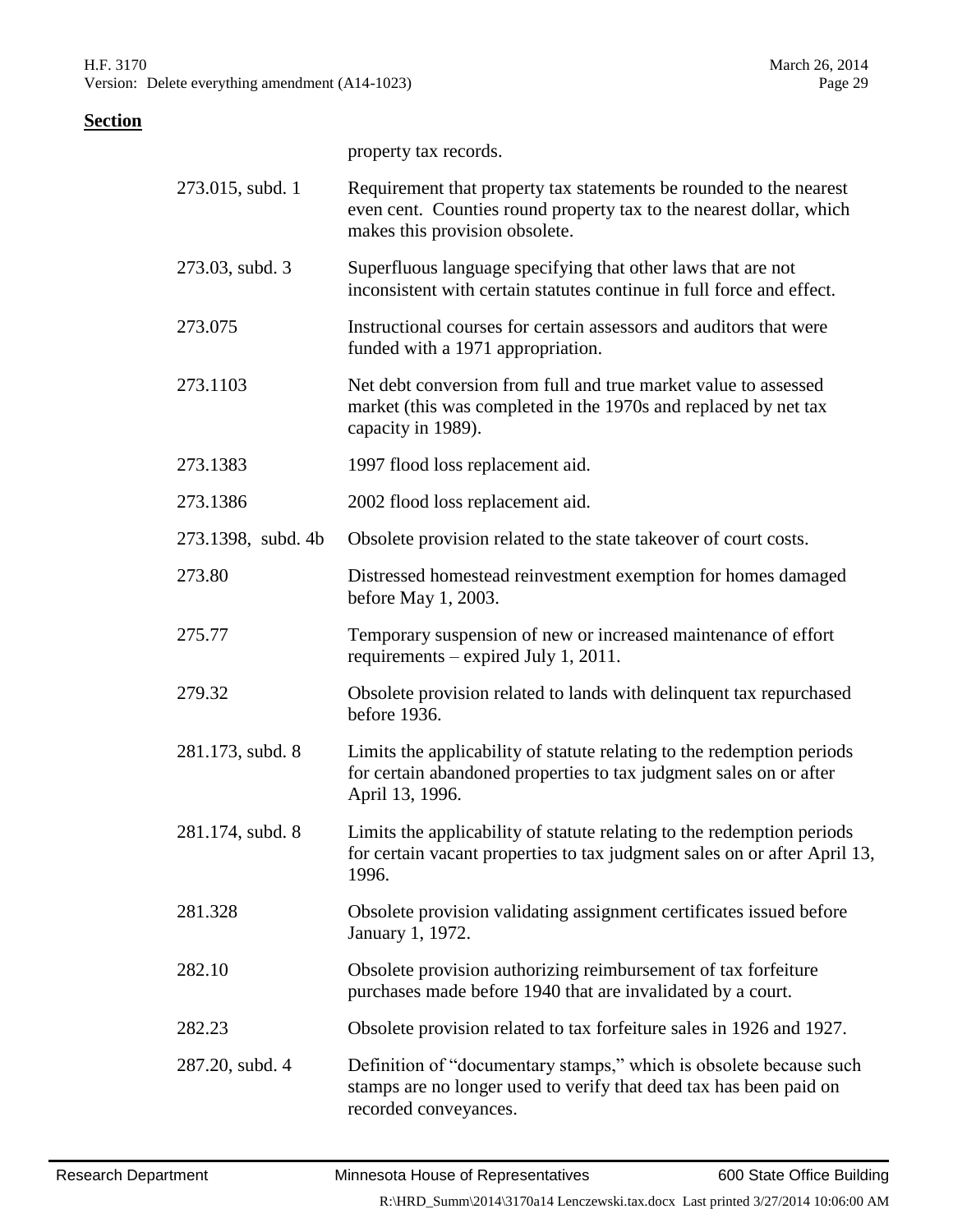| 287.27, subd. 2                                              | Authorization for use of tax meter machines to affix documentary<br>stamps. Counties no longer use either tax meter machines or<br>documentary stamps.                                                                                                                      |
|--------------------------------------------------------------|-----------------------------------------------------------------------------------------------------------------------------------------------------------------------------------------------------------------------------------------------------------------------------|
| 289A.56, subd. 7                                             | Biotechnology and health science industry zone refund authority.                                                                                                                                                                                                            |
| 290.01, subd. 4b                                             | Definition of "mutual property and casualty insurance company,"<br>which is no longer used in Chapter 290 since its reference was<br>repealed from section 290.05 in 2001.                                                                                                  |
| 290.01, subd. 19e                                            | Obsolete depreciation modifications for corporations.                                                                                                                                                                                                                       |
| 290.01, subd. 20e                                            | Modification in computing taxable income of the estate of a decedent<br>that duplicates provisions in 290.01, subd. 19, and 291.03, subd. 1a.                                                                                                                               |
| 290.06, subd. 30                                             | Biotechnology and health science industry zone $-$ job credit.                                                                                                                                                                                                              |
| 290.06, subd. 31                                             | Biotechnology and health science industry zones – research credit.                                                                                                                                                                                                          |
| 290.0674, subd. 3                                            | K-12 education credit reduced by AMT liability.                                                                                                                                                                                                                             |
| 290.191, subd. 4                                             | Single sales apportionment by mail order sales companies – this is<br>obsolete (as of tax year 2014), since single sales apportionment<br>applies to all businesses.                                                                                                        |
| 290.33                                                       | Obsolete law outlining administration of a tax imposed in the middle<br>of a calendar year. DOR no longer relies on this law; instead, each<br>law change is enacted with an appropriate effective date.                                                                    |
| 290C.02, subds. 5<br>and 9 and 290C.06                       | Calculation of average estimated market value (EMV) of class 2c land<br>under the Sustainable Forest Incentive Act (SFIA) program – this<br>calculation is obsolete, since the SFIA payment is now a flat amount<br>per acre and is unaffected by the EMV of class 2c land. |
| 295.52, subd. 7                                              | Temporary tax rate reduction of the MinnesotaCare tax for the years<br>1998 to 2003.                                                                                                                                                                                        |
| 297A.68, subd. 38                                            | Biotechnology and health science industry zone sales tax exemption.                                                                                                                                                                                                         |
| 297A.71, subds. 4, 5,<br>7, 9, 10, 17, 18, 20,<br>32, and 41 | Sales tax exemptions for projects that have been completed, expired,<br>or both.                                                                                                                                                                                            |
| 297F.08, subd. 11                                            | Cigarette tax provision relating to railroad sleeping car companies as<br>distributors. According to DOR, there are no licensed distributors<br>who identify themselves as railroad sleeping car companies.                                                                 |
| 297H.10, subd. 2                                             | Solid waste management tax penalty for failure to file, which<br>replicates language in subd. 1.                                                                                                                                                                            |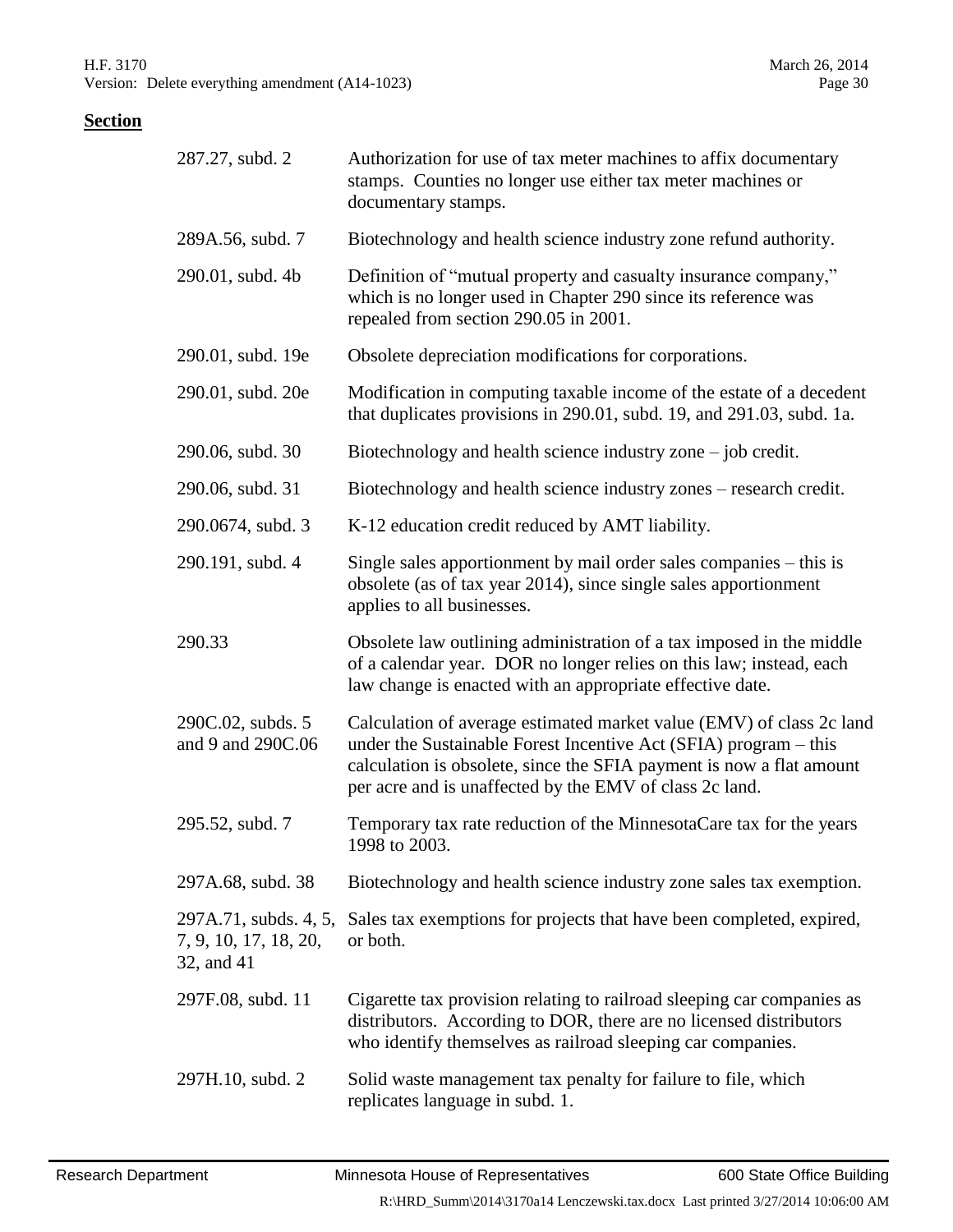| 469.174, subd. 10c                   | Definition of compact development TIF districts – the authority to<br>establish these districts expired in 2012.                                                                                                                         |
|--------------------------------------|------------------------------------------------------------------------------------------------------------------------------------------------------------------------------------------------------------------------------------------|
| 469.175, subd. 2b                    | Sunset of compact development TIF district authority.                                                                                                                                                                                    |
| 469.176, subd. 1i                    | Permitted use of increments for compact development TIF districts.                                                                                                                                                                       |
| 469.1764                             | Pre-1982 TIF districts – these districts have now all been decertified;<br>any remaining increments would be required to be returned.                                                                                                    |
| 469.177, subd. 10                    | Distribution of TIF revenues generated by referendum levies to school<br>districts – this provision is obsolete since all of these operating<br>referenda levies are now spread on market value, which do not<br>generate tax increment. |
| 469.330                              | Biotechnology and health science industry zones definitions – these<br>zones have not received state funding for their tax incentives since the<br>FY 2004-05 biennium.                                                                  |
| 469.331                              | Biotechnology and health science industry zones development plan.                                                                                                                                                                        |
| 469.332                              | Biotechnology and health science industry zone limits.                                                                                                                                                                                   |
| 469.333                              | Biotechnology and health science industry zones application for<br>designation.                                                                                                                                                          |
| 469.334                              | Biotechnology and health science industry zones designation of zones.                                                                                                                                                                    |
| 469.335                              | Biotechnology and health science industry zone application for tax<br>benefits.                                                                                                                                                          |
| 469.336                              | Biotechnology and health science industry zone tax incentives.                                                                                                                                                                           |
| 469.337                              | Biotechnology and health science industry zone corporate franchise<br>tax exemption.                                                                                                                                                     |
| 469.338                              | Biotechnology and health science industry zone jobs credit.                                                                                                                                                                              |
| 469.339                              | Biotechnology and health science industry zone research credit.                                                                                                                                                                          |
| 469.340, subds. 1, 2,<br>3, 4, and 5 | Biotechnology and health science industry zones - zone performance;<br>remedies.                                                                                                                                                         |
| 469.341                              | Biotechnology and health science industry zones – zone performance;<br>remedies.                                                                                                                                                         |
| 477A.0124, subds. 1<br>and 6         | Calendar year 2004, 2011, and 2012 county program aid distributions.                                                                                                                                                                     |
| 505.173                              | Authority to correct plats that expired in 1953.                                                                                                                                                                                         |
|                                      |                                                                                                                                                                                                                                          |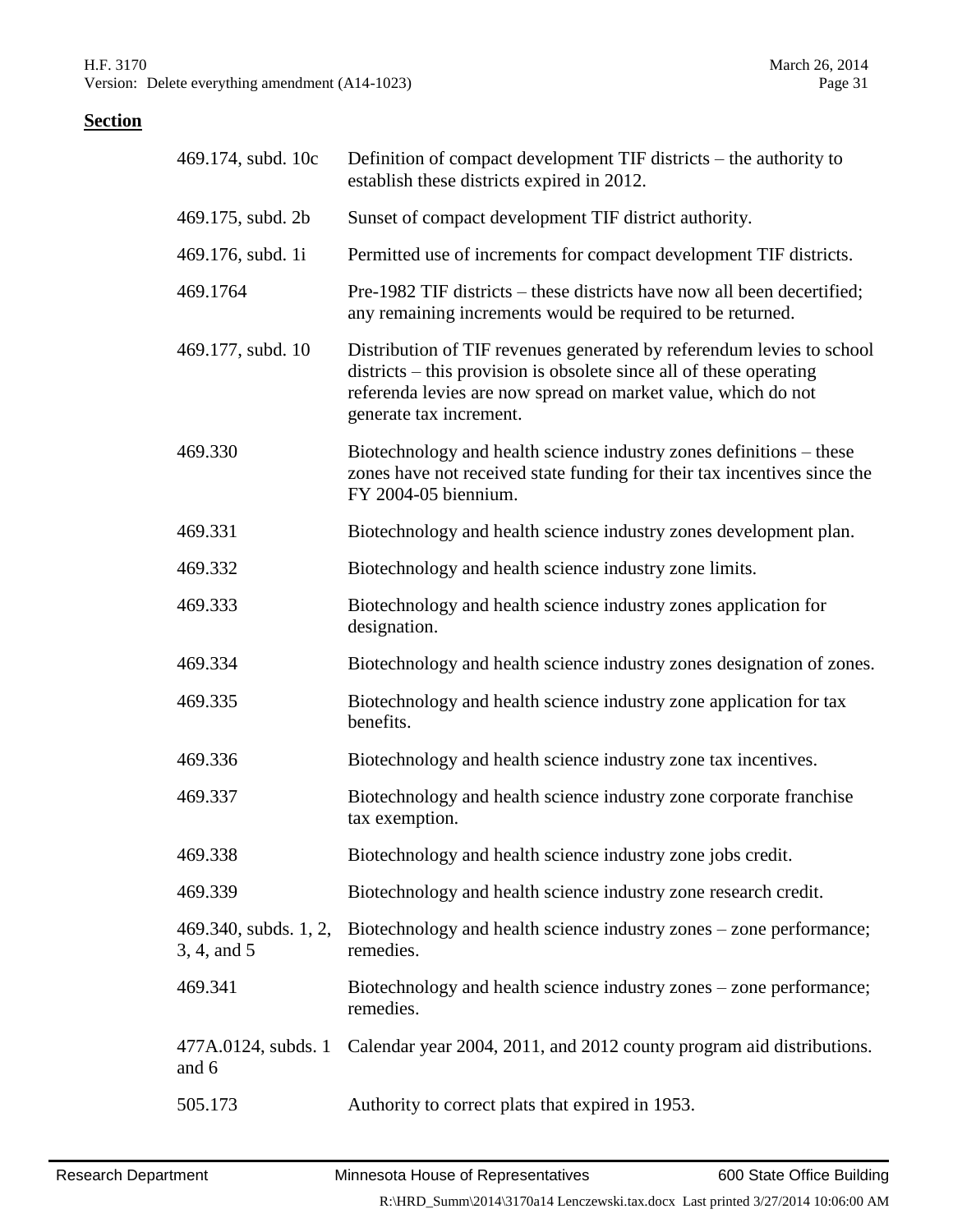| Laws 1993, ch. 375,<br>art. $9, § 47$              | Authorization for the city of Garrison to impose a local, general sales<br>tax; this authority was never used.                                                                             |
|----------------------------------------------------|--------------------------------------------------------------------------------------------------------------------------------------------------------------------------------------------|
| M.R. p. 8002.0200,<br>subp. $8$                    | Individual net operating loss rule made obsolete as a result of<br>numerous law changes since the rule was promulgated in the 1970's.                                                      |
| M.R. 8100.0800                                     | Phase-in of utility property valuation changes that is fully<br>accomplished.                                                                                                              |
| M.R. 8130.7500,<br>subp. 7                         | Provisions related to microfilm reproductions of records, which are no<br>longer used.                                                                                                     |
| M.R. 8130.8900,<br>subp. $3$                       | Telegraphic orders made by florists and nurseries.                                                                                                                                         |
| M.R. 8130.9500,<br>subps. 1, 1a, 2, 3, 4,<br>and 5 | Aircraft registration made obsolete since aircraft are now registered<br>through the Office of Aeronautics, Department of Transportation.                                                  |
| M.R. part 8007.0200                                | Rule relating to changes in accounting methods, which is obsolete<br>because income taxpayers must use the same accounting periods for<br>Minnesota purposes as used for federal purposes. |

# **Article 9: Department of Revenue – Technical and Policy Property Tax Provisions Overview**

Makes miscellaneous technical and policy changes to property tax law recommended by the Department of Revenue.

- **1 Clerical corrections on state assessed values.** Allows the commissioner to make clerical corrections to state assessed values until December 31 of the assessment year. Effective the day following final enactment.
- **2 Clerical corrections on wind energy production.** Allows the commissioner to make clerical corrections relating to Wind Energy Production amounts up until December 31 of the year. Effective the day following final enactment.
- **3 Clerical corrections.** Allows county assessors to make clerical corrections relating to personal as well as real property valuations. Effective the day following final enactment.
- **4 School district adjusted net tax capacity reporting deadline**. Changes the deadline for the Department of Revenue to file its annual adjusted net tax capacity report from June 15 to June 30. Effective January 1, 2014.
- **5 Clerical corrections on pipeline values.** Allows the commissioner to make clerical corrections to state assessed pipeline values until December 31 of the assessment year. Effective the day following final enactment.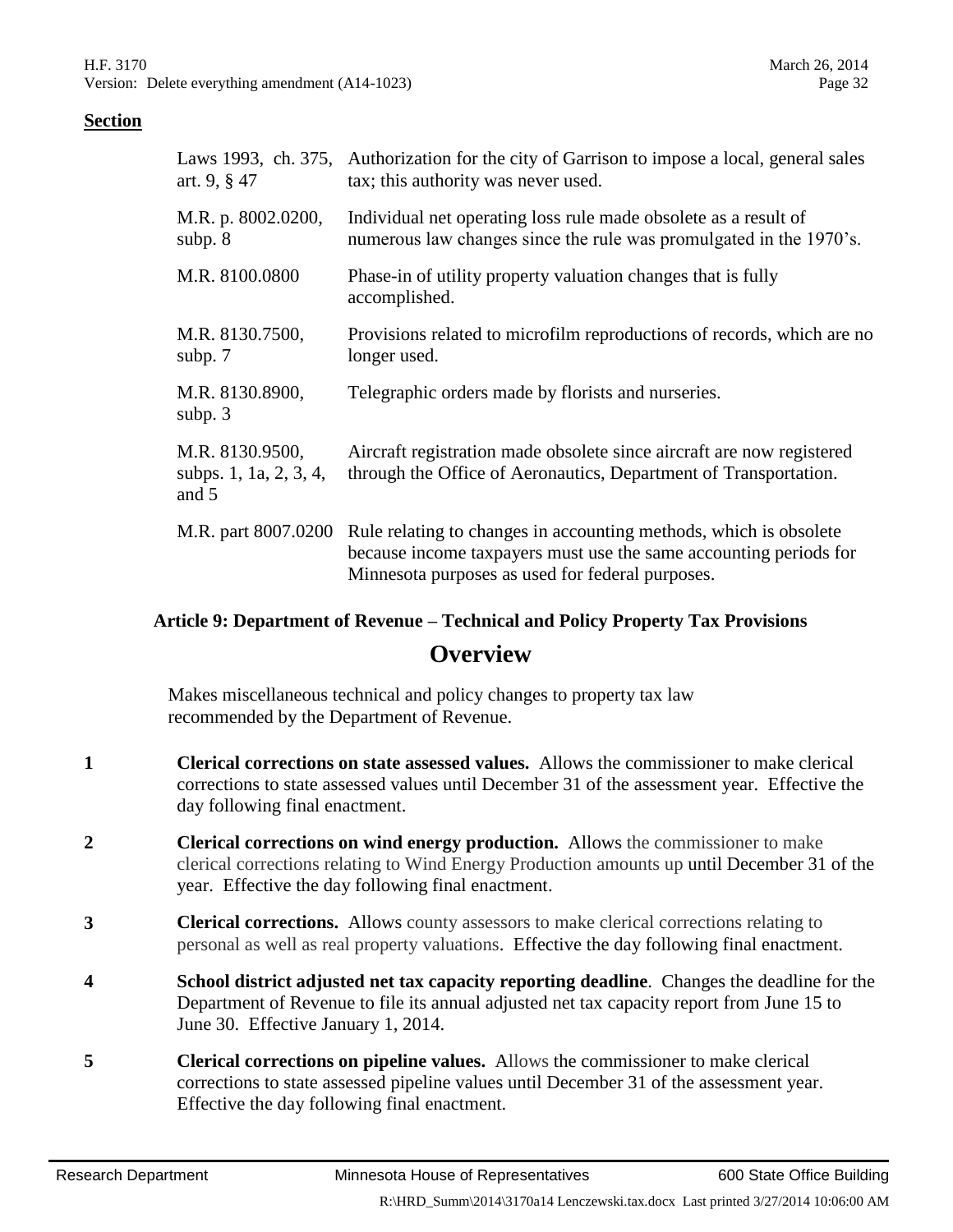- **6 Clerical corrections on transmission line values.** Allows the commissioner to make clerical corrections to transmission line values until December 31 of the assessment year. Effective the day following final enactment.
- **7 Clerical corrections on state assessed values.** Allows the commissioner to make clerical corrections to state assessed values until December 31 of the assessment year. Effective the day following final enactment.
- **8 Local Board of Appeal and Equalization (LBAE) meeting places.** Allows LBAEs to meet at a central location within the county or at the office of the town or city clerk. Current law requires the meetings be held at the office of the clerk. Effective the day following final enactment.
- **9 Certification and training dates for Local Boards of Appeals and Equalization (LBAEs).** Changes the date by which the LBAEs must provide proof that they have complied with training requirements from December 1 to February 15. Also changes the deadline from December 1 to February 15 for local boards whose powers are transferred to the county to file the required resolutions and proofs of compliance with training requirements to the county assessor in order to have their powers restored. Effective beginning with LBAE meetings held after December 31, 2014.
- **10 Sustainable Forest Incentive Act (SFIA)–managed forest land.** Clarifies that land classified as 2c, managed forest land, cannot be enrolled in the SFIA program. Effective for certifications and applications due in 2014 and thereafter.
- **11 Amortization aid reference.** Corrects an internal reference to a repealed subdivision by providing the appropriate subdivision. Effective retroactively from June 1, 2013, the date that section 423A.02, subd. 1, became effective.
- **12 Payments in Lieu of Tax (PILT) calculations.** Corrects payments for wildlife management land to use the same formula as other payments in lieu of tax for other land. Effective July 1, 2014.
- **13 Payments in Lieu of Tax (PILT) calculations.** Clarifies that a township with qualifying land receives ten percent of the payment a county receives for the land in that township. Effective July 1, 2014.
- **14 Revisor's instruction.** Instructs the Revisor to replace the term "class rate" with the term "classification rate" wherever it appears in statute.
- **15 Repealer. Sustainable Forest Incentive Act (SFIA) payment calculation.** Repeals sections that contain an obsolete formula for SFIA payments. Also repeals an unnecessary definition for the term "class rate." Effective the day following final enactment.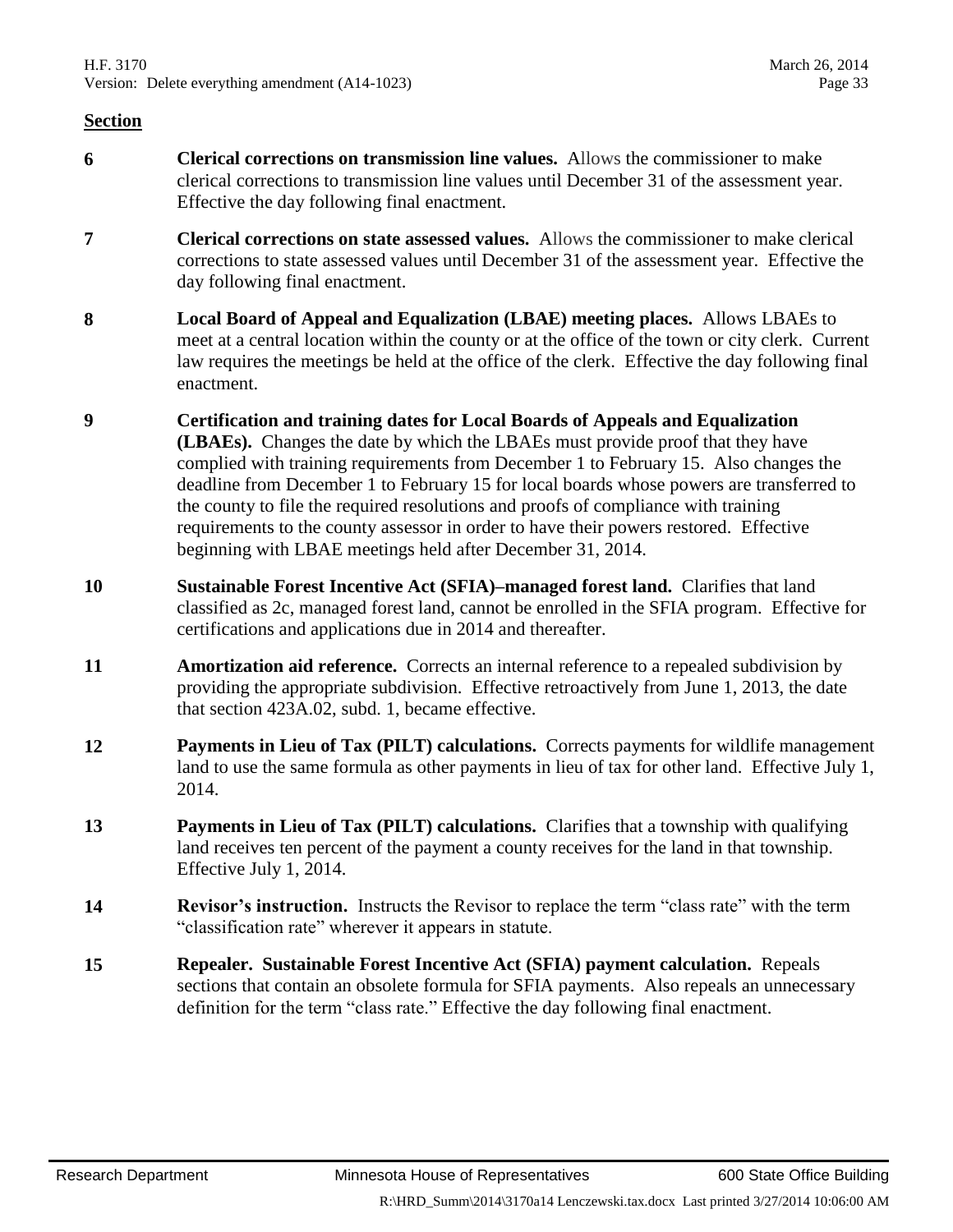#### **Article 10: Department of Revenue – Technical and Policy Income, Sales, and Miscellaneous Tax Provisions**

# **Overview**

This article makes changes in income, sales, and miscellaneous tax provisions, as recommended by the Department of Revenue (DOR).

- **1 Procedure to request abatement.** Clarifies that taxpayers requesting abatement of penalties may at the same time request abatement of related interest and the additional tax charge. Under current law the commissioner may abate all these items. Effective the day following final enactment.
- **2 Limitations period for assessment.** Extends the time period in which the commissioner may make a personal liability assessment to within one year of a final administrative or judicial determination of the underlying business tax. Current law limits the commissioner to make a personal liability assessment within the prescribed period of limitations for assessing the underlying business tax, or within one year after the date of an order assessing the underlying tax, whichever period expires later, with the result that the personal liability assessment must be made before the final determination of the amount of the underlying business tax. Effective the day following final enactment.
- **<sup>3</sup> Withholding tax return due dates.** Changes the due date of the fourth quarter withholding tax return from February 28 to January 31, or to February 10 if all withholding deposits for the quarter have been timely made. This change makes the state fourth quarter withholding tax due date the same as the federal due date. Effective for returns due after January 1, 2016.

Also relieves some seasonal employers from having to file withholding tax returns for periods of anticipated inactivity, unless they pay wages during that period. Effective for wages paid after December 31, 2015.

- **4 Determination of sales factor; corporate apportionment.** Strikes a reference in the sales factor to sales of tangible personal property made within this state that limited it to taxpayers with nexus in Minnesota. Effective the day following final enactment.
- **5 Dyed fuel**. Clarifies that dyed biodiesel and dyed biodiesel blends are included in the definition of dyed fuel. Effective the day following final enactment.
- **6 Special revenue account appropriation.** Provides annual appropriation language for the amounts the commissioner of revenue is authorized to deduct as reimbursement of its indirect costs for administering the collection and remittance of the prepaid wireless E911 fee and the prepaid wireless telecommunications access Minnesota fee. Effective retroactively from January 1, 2014, the date that the fees took effect.
- **7 Contribution in aid of construction.** Retroactively amends the effective date for a provision enacted in Laws 2013, Chapter 143 that provided that payments to cooperative electric associations or public utilities as a contribution in aid of construction are not retail